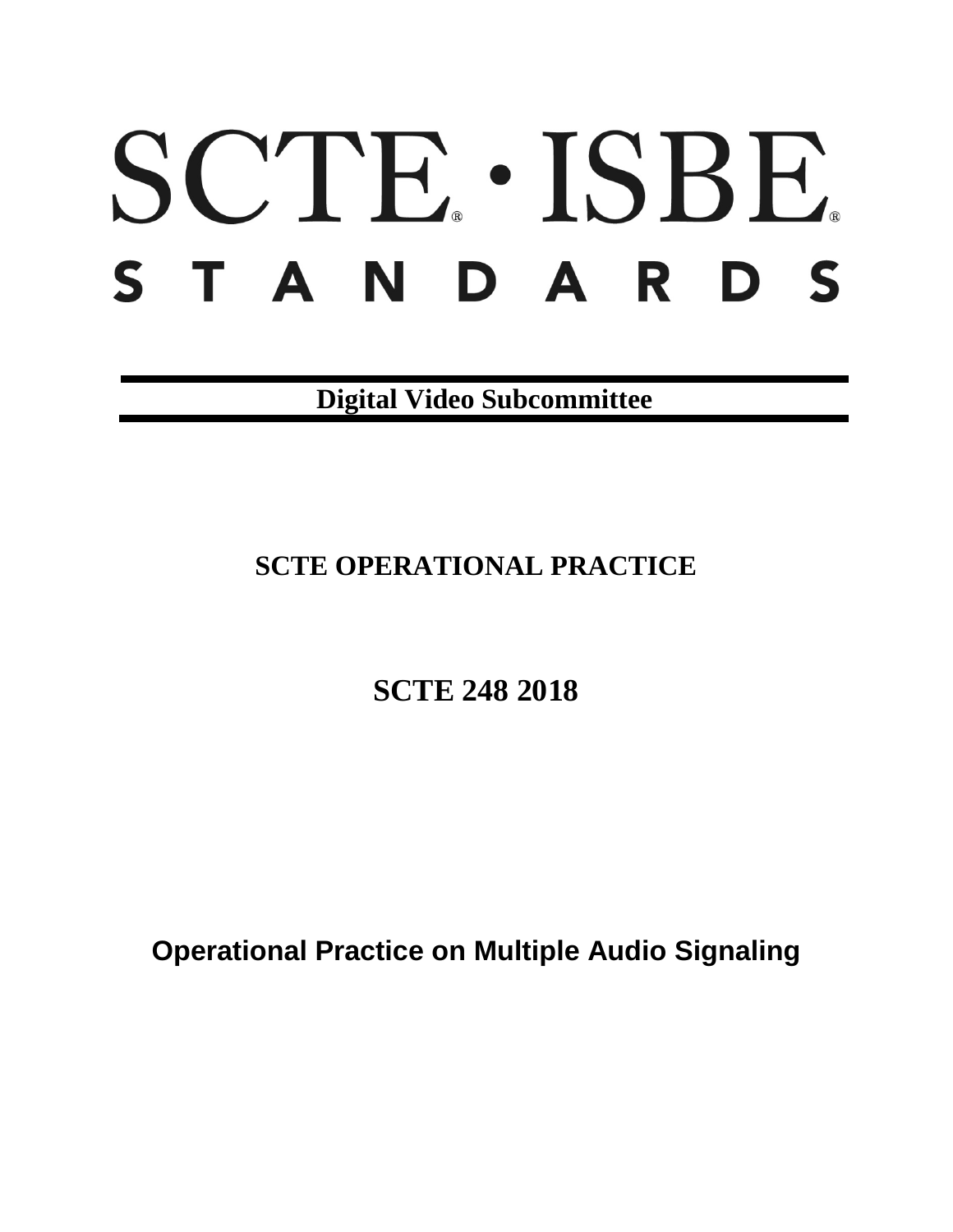# **NOTICE**

<span id="page-1-0"></span>The Society of Cable Telecommunications Engineers (SCTE) / International Society of Broadband Experts (ISBE) Standards and Operational Practices (hereafter called "documents") are intended to serve the public interest by providing specifications, test methods and procedures that promote uniformity of product, interchangeability, best practices and ultimately the long-term reliability of broadband communications facilities. These documents shall not in any way preclude any member or non-member of SCTE•ISBE from manufacturing or selling products not conforming to such documents, nor shall the existence of such standards preclude their voluntary use by those other than SCTE•ISBE members.

SCTE•ISBE assumes no obligations or liability whatsoever to any party who may adopt the documents. Such adopting party assumes all risks associated with adoption of these documents, and accepts full responsibility for any damage and/or claims arising from the adoption of such documents.

Attention is called to the possibility that implementation of this document may require the use of subject matter covered by patent rights. By publication of this document, no position is taken with respect to the existence or validity of any patent rights in connection therewith. SCTE•ISBE shall not be responsible for identifying patents for which a license may be required or for conducting inquiries into the legal validity or scope of those patents that are brought to its attention.

Patent holders who believe that they hold patents which are essential to the implementation of this document have been requested to provide information about those patents and any related licensing terms and conditions. Any such declarations made before or after publication of this document are available on the SCTE•ISBE web site at [http://www.scte.org.](http://www.scte.org/)

All Rights Reserved

© Society of Cable Telecommunications Engineers, Inc. 2018 140 Philips Road Exton, PA 19341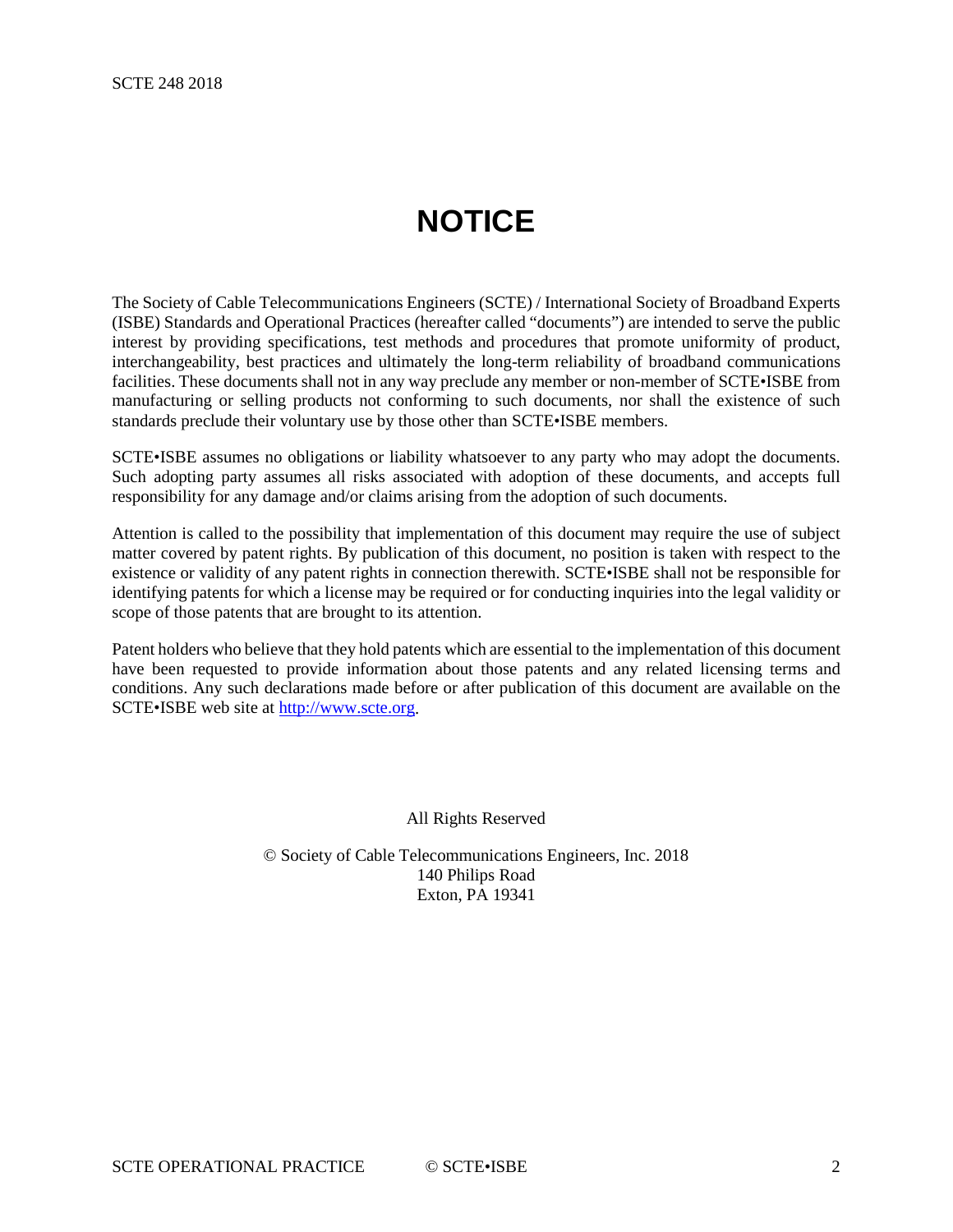# **Table of Contents**

#### <span id="page-2-0"></span>**Title Page Number** [NOTICE\\_\\_\\_\\_\\_\\_\\_\\_\\_\\_\\_\\_\\_\\_\\_\\_\\_\\_\\_\\_\\_\\_\\_\\_\\_\\_\\_\\_\\_\\_\\_\\_\\_\\_\\_\\_\\_\\_\\_\\_\\_\\_\\_\\_\\_\\_\\_\\_\\_\\_\\_\\_\\_\\_\\_\\_\\_\\_\\_\\_\\_\\_\\_\\_\\_\\_\\_\\_\\_\\_\\_\\_\\_\\_\\_\\_](#page-1-0) 2 Table of Contents [\\_\\_\\_\\_\\_\\_\\_\\_\\_\\_\\_\\_\\_\\_\\_\\_\\_\\_\\_\\_\\_\\_\\_\\_\\_\\_\\_\\_\\_\\_\\_\\_\\_\\_\\_\\_\\_\\_\\_\\_\\_\\_\\_\\_\\_\\_\\_\\_\\_\\_\\_\\_\\_\\_\\_\\_\\_\\_\\_\\_\\_\\_\\_\\_\\_\\_\\_\\_](#page-2-0) 3 1. Introduction [\\_\\_\\_\\_\\_\\_\\_\\_\\_\\_\\_\\_\\_\\_\\_\\_\\_\\_\\_\\_\\_\\_\\_\\_\\_\\_\\_\\_\\_\\_\\_\\_\\_\\_\\_\\_\\_\\_\\_\\_\\_\\_\\_\\_\\_\\_\\_\\_\\_\\_\\_\\_\\_\\_\\_\\_\\_\\_\\_\\_\\_\\_\\_\\_\\_\\_\\_\\_](#page-4-0) 5 1.1. Executive Summary [\\_\\_\\_\\_\\_\\_\\_\\_\\_\\_\\_\\_\\_\\_\\_\\_\\_\\_\\_\\_\\_\\_\\_\\_\\_\\_\\_\\_\\_\\_\\_\\_\\_\\_\\_\\_\\_\\_\\_\\_\\_\\_\\_\\_\\_\\_\\_\\_\\_\\_\\_\\_\\_\\_\\_](#page-4-1) 5 1.1.1. Background [\\_\\_\\_\\_\\_\\_\\_\\_\\_\\_\\_\\_\\_\\_\\_\\_\\_\\_\\_\\_\\_\\_\\_\\_\\_\\_\\_\\_\\_\\_\\_\\_\\_\\_\\_\\_\\_\\_\\_\\_\\_\\_\\_\\_\\_\\_\\_\\_\\_\\_\\_\\_\\_](#page-4-2) 5 1.2. Scope  $\frac{6}{13}$  Benefits 1.3. Benefits [\\_\\_\\_\\_\\_\\_\\_\\_\\_\\_\\_\\_\\_\\_\\_\\_\\_\\_\\_\\_\\_\\_\\_\\_\\_\\_\\_\\_\\_\\_\\_\\_\\_\\_\\_\\_\\_\\_\\_\\_\\_\\_\\_\\_\\_\\_\\_\\_\\_\\_\\_\\_\\_\\_\\_\\_\\_\\_\\_\\_\\_\\_\\_\\_](#page-5-1) 6 1.4. Intended Audience [\\_\\_\\_\\_\\_\\_\\_\\_\\_\\_\\_\\_\\_\\_\\_\\_\\_\\_\\_\\_\\_\\_\\_\\_\\_\\_\\_\\_\\_\\_\\_\\_\\_\\_\\_\\_\\_\\_\\_\\_\\_\\_\\_\\_\\_\\_\\_\\_\\_\\_\\_\\_\\_\\_\\_\\_](#page-5-2) 6 2. Normative References [\\_\\_\\_\\_\\_\\_\\_\\_\\_\\_\\_\\_\\_\\_\\_\\_\\_\\_\\_\\_\\_\\_\\_\\_\\_\\_\\_\\_\\_\\_\\_\\_\\_\\_\\_\\_\\_\\_\\_\\_\\_\\_\\_\\_\\_\\_\\_\\_\\_\\_\\_\\_\\_\\_\\_\\_\\_\\_\\_](#page-5-3) 6 2.1. SCTE References [\\_\\_\\_\\_\\_\\_\\_\\_\\_\\_\\_\\_\\_\\_\\_\\_\\_\\_\\_\\_\\_\\_\\_\\_\\_\\_\\_\\_\\_\\_\\_\\_\\_\\_\\_\\_\\_\\_\\_\\_\\_\\_\\_\\_\\_\\_\\_\\_\\_\\_\\_\\_\\_\\_\\_\\_](#page-5-4) 6 2.2. Standards from Other Organizations [\\_\\_\\_\\_\\_\\_\\_\\_\\_\\_\\_\\_\\_\\_\\_\\_\\_\\_\\_\\_\\_\\_\\_\\_\\_\\_\\_\\_\\_\\_\\_\\_\\_\\_\\_\\_\\_\\_\\_\\_\\_\\_](#page-5-5) 6 2.3. Published Materials [\\_\\_\\_\\_\\_\\_\\_\\_\\_\\_\\_\\_\\_\\_\\_\\_\\_\\_\\_\\_\\_\\_\\_\\_\\_\\_\\_\\_\\_\\_\\_\\_\\_\\_\\_\\_\\_\\_\\_\\_\\_\\_\\_\\_\\_\\_\\_\\_\\_\\_\\_\\_\\_\\_\\_](#page-5-6) 6 3. Informative References [\\_\\_\\_\\_\\_\\_\\_\\_\\_\\_\\_\\_\\_\\_\\_\\_\\_\\_\\_\\_\\_\\_\\_\\_\\_\\_\\_\\_\\_\\_\\_\\_\\_\\_\\_\\_\\_\\_\\_\\_\\_\\_\\_\\_\\_\\_\\_\\_\\_\\_\\_\\_\\_\\_\\_\\_\\_\\_\\_](#page-6-0) 7 3.1. SCTE References [\\_\\_\\_\\_\\_\\_\\_\\_\\_\\_\\_\\_\\_\\_\\_\\_\\_\\_\\_\\_\\_\\_\\_\\_\\_\\_\\_\\_\\_\\_\\_\\_\\_\\_\\_\\_\\_\\_\\_\\_\\_\\_\\_\\_\\_\\_\\_\\_\\_\\_\\_\\_\\_\\_\\_\\_](#page-6-1) 7 3.2. Standards from Other Organizations **Example 2018** 2019 12:30 and 2019 12:30 and 2019 12:30 and 2019 12:30 and 2019 12:30 and 2019 12:30 and 2019 12:30 and 2019 12:30 and 2019 12:30 and 2019 12:30 and 2019 12:30 and 20 3.3. Published Materials [\\_\\_\\_\\_\\_\\_\\_\\_\\_\\_\\_\\_\\_\\_\\_\\_\\_\\_\\_\\_\\_\\_\\_\\_\\_\\_\\_\\_\\_\\_\\_\\_\\_\\_\\_\\_\\_\\_\\_\\_\\_\\_\\_\\_\\_\\_\\_\\_\\_\\_\\_\\_\\_\\_\\_](#page-6-3) 7 4. [Compliance Notation\\_\\_\\_\\_\\_\\_\\_\\_\\_\\_\\_\\_\\_\\_\\_\\_\\_\\_\\_\\_\\_\\_\\_\\_\\_\\_\\_\\_\\_\\_\\_\\_\\_\\_\\_\\_\\_\\_\\_\\_\\_\\_\\_\\_\\_\\_\\_\\_\\_\\_\\_\\_\\_\\_\\_\\_\\_\\_\\_\\_\\_](#page-7-0) 8 5. Abbreviations and Definitions [\\_\\_\\_\\_\\_\\_\\_\\_\\_\\_\\_\\_\\_\\_\\_\\_\\_\\_\\_\\_\\_\\_\\_\\_\\_\\_\\_\\_\\_\\_\\_\\_\\_\\_\\_\\_\\_\\_\\_\\_\\_\\_\\_\\_\\_\\_\\_\\_\\_\\_\\_\\_\\_\\_](#page-7-1) 8 Abbreviations 2000 and 2000 and 2000 and 2000 and 2000 and 2000 and 2000 and 2000 and 2000 and 2000 and 2000 and 2000 and 2000 and 2000 and 2000 and 2000 and 2000 and 2000 and 2000 and 2000 and 2000 and 2000 and 2000 and 2 5.2. [Definitions\\_\\_\\_\\_\\_\\_\\_\\_\\_\\_\\_\\_\\_\\_\\_\\_\\_\\_\\_\\_\\_\\_\\_\\_\\_\\_\\_\\_\\_\\_\\_\\_\\_\\_\\_\\_\\_\\_\\_\\_\\_\\_\\_\\_\\_\\_\\_\\_\\_\\_\\_\\_\\_\\_\\_\\_\\_\\_\\_\\_\\_\\_\\_](#page-8-0) 9 6. [Applicable Standards for Audio Language Signaling](#page-8-1) \_\_\_\_\_\_\_\_\_\_\_\_\_\_\_\_\_\_\_\_\_\_\_\_\_\_\_\_\_\_\_\_\_\_\_\_ 9 6.1. [Introduction\\_\\_\\_\\_\\_\\_\\_\\_\\_\\_\\_\\_\\_\\_\\_\\_\\_\\_\\_\\_\\_\\_\\_\\_\\_\\_\\_\\_\\_\\_\\_\\_\\_\\_\\_\\_\\_\\_\\_\\_\\_\\_\\_\\_\\_\\_\\_\\_\\_\\_\\_\\_\\_\\_\\_\\_\\_\\_\\_\\_\\_\\_](#page-8-2) 9 6.2. ATSC A/53 [\\_\\_\\_\\_\\_\\_\\_\\_\\_\\_\\_\\_\\_\\_\\_\\_\\_\\_\\_\\_\\_\\_\\_\\_\\_\\_\\_\\_\\_\\_\\_\\_\\_\\_\\_\\_\\_\\_\\_\\_\\_\\_\\_\\_\\_\\_\\_\\_\\_\\_\\_\\_\\_\\_\\_\\_\\_\\_\\_\\_\\_\\_](#page-8-3) 9 6.3. [SCTE 54\\_\\_\\_\\_\\_\\_\\_\\_\\_\\_\\_\\_\\_\\_\\_\\_\\_\\_\\_\\_\\_\\_\\_\\_\\_\\_\\_\\_\\_\\_\\_\\_\\_\\_\\_\\_\\_\\_\\_\\_\\_\\_\\_\\_\\_\\_\\_\\_\\_\\_\\_\\_\\_\\_\\_\\_\\_\\_\\_\\_\\_\\_\\_\\_](#page-8-4) 9 7. [Audio distribution ecosystem From Studio to Consumer](#page-9-0) \_\_\_\_\_\_\_\_\_\_\_\_\_\_\_\_\_\_\_\_\_\_\_\_\_\_\_\_\_\_\_\_ 10 7.1. In Studio [\\_\\_\\_\\_\\_\\_\\_\\_\\_\\_\\_\\_\\_\\_\\_\\_\\_\\_\\_\\_\\_\\_\\_\\_\\_\\_\\_\\_\\_\\_\\_\\_\\_\\_\\_\\_\\_\\_\\_\\_\\_\\_\\_\\_\\_\\_\\_\\_\\_\\_\\_\\_\\_\\_\\_\\_\\_\\_\\_\\_\\_\\_\\_](#page-9-1) 10 7.2. [Studio to Content Originator\\_\\_\\_\\_\\_\\_\\_\\_\\_\\_\\_\\_\\_\\_\\_\\_\\_\\_\\_\\_\\_\\_\\_\\_\\_\\_\\_\\_\\_\\_\\_\\_\\_\\_\\_\\_\\_\\_\\_\\_\\_\\_\\_\\_\\_\\_\\_\\_](#page-9-2) 10 7.3. Content Originator storage/playout [\\_\\_\\_\\_\\_\\_\\_\\_\\_\\_\\_\\_\\_\\_\\_\\_\\_\\_\\_\\_\\_\\_\\_\\_\\_\\_\\_\\_\\_\\_\\_\\_\\_\\_\\_\\_\\_\\_\\_\\_\\_\\_](#page-10-0) 11 7.4. Content Originator to MVPD [\\_\\_\\_\\_\\_\\_\\_\\_\\_\\_\\_\\_\\_\\_\\_\\_\\_\\_\\_\\_\\_\\_\\_\\_\\_\\_\\_\\_\\_\\_\\_\\_\\_\\_\\_\\_\\_\\_\\_\\_\\_\\_\\_\\_\\_\\_\\_](#page-10-1) 11 7.5. MVPD Processing [\\_\\_\\_\\_\\_\\_\\_\\_\\_\\_\\_\\_\\_\\_\\_\\_\\_\\_\\_\\_\\_\\_\\_\\_\\_\\_\\_\\_\\_\\_\\_\\_\\_\\_\\_\\_\\_\\_\\_\\_\\_\\_\\_\\_\\_\\_\\_\\_\\_\\_\\_\\_\\_\\_\\_](#page-11-0) 12 7.6. [MVPD to Legacy Set Top\\_\\_\\_\\_\\_\\_\\_\\_\\_\\_\\_\\_\\_\\_\\_\\_\\_\\_\\_\\_\\_\\_\\_\\_\\_\\_\\_\\_\\_\\_\\_\\_\\_\\_\\_\\_\\_\\_\\_\\_\\_\\_\\_\\_\\_\\_\\_\\_\\_\\_](#page-11-1) 12 7.7. MVPD to IP\_ $\frac{13}{13}$ 7.8. User Interface Issues [\\_\\_\\_\\_\\_\\_\\_\\_\\_\\_\\_\\_\\_\\_\\_\\_\\_\\_\\_\\_\\_\\_\\_\\_\\_\\_\\_\\_\\_\\_\\_\\_\\_\\_\\_\\_\\_\\_\\_\\_\\_\\_\\_\\_\\_\\_\\_\\_\\_\\_\\_\\_\\_](#page-12-1) 13 7.9. Live to VOD consideration [\\_\\_\\_\\_\\_\\_\\_\\_\\_\\_\\_\\_\\_\\_\\_\\_\\_\\_\\_\\_\\_\\_\\_\\_\\_\\_\\_\\_\\_\\_\\_\\_\\_\\_\\_\\_\\_\\_\\_\\_\\_\\_\\_\\_\\_\\_\\_\\_\\_](#page-13-0) 14 8. [Currently deployed practices\\_\\_\\_\\_\\_\\_\\_\\_\\_\\_\\_\\_\\_\\_\\_\\_\\_\\_\\_\\_\\_\\_\\_\\_\\_\\_\\_\\_\\_\\_\\_\\_\\_\\_\\_\\_\\_\\_\\_\\_\\_\\_\\_\\_\\_\\_\\_\\_\\_\\_\\_\\_\\_\\_](#page-13-1) 14 8.1. [Single Audio Channel Networks\\_\\_\\_\\_\\_\\_\\_\\_\\_\\_\\_\\_\\_\\_\\_\\_\\_\\_\\_\\_\\_\\_\\_\\_\\_\\_\\_\\_\\_\\_\\_\\_\\_\\_\\_\\_\\_\\_\\_\\_\\_\\_\\_\\_\\_](#page-13-2) 14 8.2. TV Broadcast Station Usage [\\_\\_\\_\\_\\_\\_\\_\\_\\_\\_\\_\\_\\_\\_\\_\\_\\_\\_\\_\\_\\_\\_\\_\\_\\_\\_\\_\\_\\_\\_\\_\\_\\_\\_\\_\\_\\_\\_\\_\\_\\_\\_\\_\\_\\_\\_\\_](#page-13-3) 14 8.3. Video Description using POR or MEN [\\_\\_\\_\\_\\_\\_\\_\\_\\_\\_\\_\\_\\_\\_\\_\\_\\_\\_\\_\\_\\_\\_\\_\\_\\_\\_\\_\\_\\_\\_\\_\\_\\_\\_\\_\\_\\_\\_\\_\\_](#page-14-0) 15 9. [Possible Transition Accomodations for Content Originators](#page-14-1) \_\_\_\_\_\_\_\_\_\_\_\_\_\_\_\_\_\_\_\_\_\_\_\_\_\_\_\_\_\_ 15 9.1. [Recommended Cable Content Originator Signaling](#page-14-2) \_\_\_\_\_\_\_\_\_\_\_\_\_\_\_\_\_\_\_\_\_\_\_\_\_\_\_\_\_ 15 9.1.1. PMT issues [\\_\\_\\_\\_\\_\\_\\_\\_\\_\\_\\_\\_\\_\\_\\_\\_\\_\\_\\_\\_\\_\\_\\_\\_\\_\\_\\_\\_\\_\\_\\_\\_\\_\\_\\_\\_\\_\\_\\_\\_\\_\\_\\_\\_\\_\\_\\_\\_\\_\\_\\_\\_](#page-14-3) 15 9.1.2. ISO Audio Signaling<br>
9.1.3. AC-3 Audio Signaling<br>
16 9.1.3. [AC-3 Audio Signaling\\_\\_\\_\\_\\_\\_\\_\\_\\_\\_\\_\\_\\_\\_\\_\\_\\_\\_\\_\\_\\_\\_\\_\\_\\_\\_\\_\\_\\_\\_\\_\\_\\_\\_\\_\\_\\_\\_\\_\\_\\_\\_\\_\\_\\_](#page-15-0) 16 9.1.4. Object Based Signaling [\\_\\_\\_\\_\\_\\_\\_\\_\\_\\_\\_\\_\\_\\_\\_\\_\\_\\_\\_\\_\\_\\_\\_\\_\\_\\_\\_\\_\\_\\_\\_\\_\\_\\_\\_\\_\\_\\_\\_\\_\\_\\_\\_](#page-15-1) 16 9.1.5. SCTE 35 messages [\\_\\_\\_\\_\\_\\_\\_\\_\\_\\_\\_\\_\\_\\_\\_\\_\\_\\_\\_\\_\\_\\_\\_\\_\\_\\_\\_\\_\\_\\_\\_\\_\\_\\_\\_\\_\\_\\_\\_\\_\\_\\_\\_\\_\\_\\_](#page-15-2) 16 9.2. [Transmit SAP and additional languages and](#page-16-0) services \_\_\_\_\_\_\_\_\_\_\_\_\_\_\_\_\_\_\_\_\_\_\_\_\_\_\_\_\_\_\_\_ 17 9.2.1. [Description of a Sample Program Audio Lineup](#page-16-1) \_\_\_\_\_\_\_\_\_\_\_\_\_\_\_\_\_\_\_\_\_\_\_\_\_\_\_\_ 17 9.3. Object based audio [\\_\\_\\_\\_\\_\\_\\_\\_\\_\\_\\_\\_\\_\\_\\_\\_\\_\\_\\_\\_\\_\\_\\_\\_\\_\\_\\_\\_\\_\\_\\_\\_\\_\\_\\_\\_\\_\\_\\_\\_\\_\\_\\_\\_\\_\\_\\_\\_\\_\\_\\_\\_\\_\\_](#page-17-0) 18 9.4. [Use of both ISO and AC-3 descriptors to signal VDS](#page-17-1) \_\_\_\_\_\_\_\_\_\_\_\_\_\_\_\_\_\_\_\_\_\_\_\_\_\_\_\_ 18 10. [Recommended Distributor practices\\_\\_\\_\\_\\_\\_\\_\\_\\_\\_\\_\\_\\_\\_\\_\\_\\_\\_\\_\\_\\_\\_\\_\\_\\_\\_\\_\\_\\_\\_\\_\\_\\_\\_\\_\\_\\_\\_\\_\\_\\_\\_\\_\\_\\_\\_\\_\\_](#page-18-0) 19

10.1. SD Distribution **19.1.** The state of the state of the state of the state of the state of the state of the state of the state of the state of the state of the state of the state of the state of the state of the state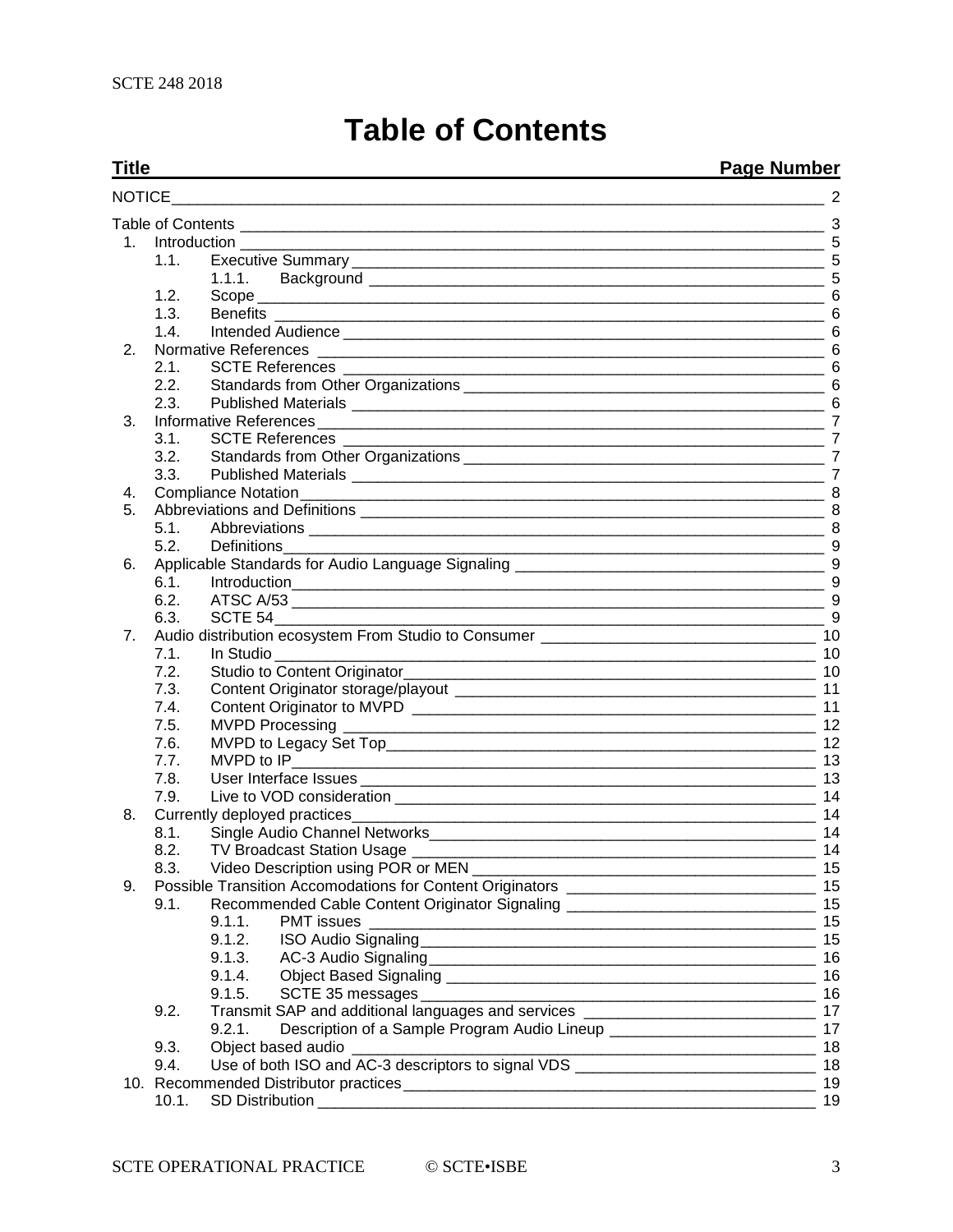|  | 19                                                                                                                                                                                                                                                                                                                                              |
|--|-------------------------------------------------------------------------------------------------------------------------------------------------------------------------------------------------------------------------------------------------------------------------------------------------------------------------------------------------|
|  | 19                                                                                                                                                                                                                                                                                                                                              |
|  | 19                                                                                                                                                                                                                                                                                                                                              |
|  | 19                                                                                                                                                                                                                                                                                                                                              |
|  | 20                                                                                                                                                                                                                                                                                                                                              |
|  | 20                                                                                                                                                                                                                                                                                                                                              |
|  | 20                                                                                                                                                                                                                                                                                                                                              |
|  | 20                                                                                                                                                                                                                                                                                                                                              |
|  | 10.2. HD Distribution<br>10.3. TVE/OTT Distribution<br>11. Advertising Implications __________<br>11.1. Issues with current practice ____________________<br>11.2. Use the current audio for ad selection<br>11.3. How to use signaling for proper language insertion____________<br>12. Program Language Metadata<br>12.1. SCTE 224 / SCTE 236 |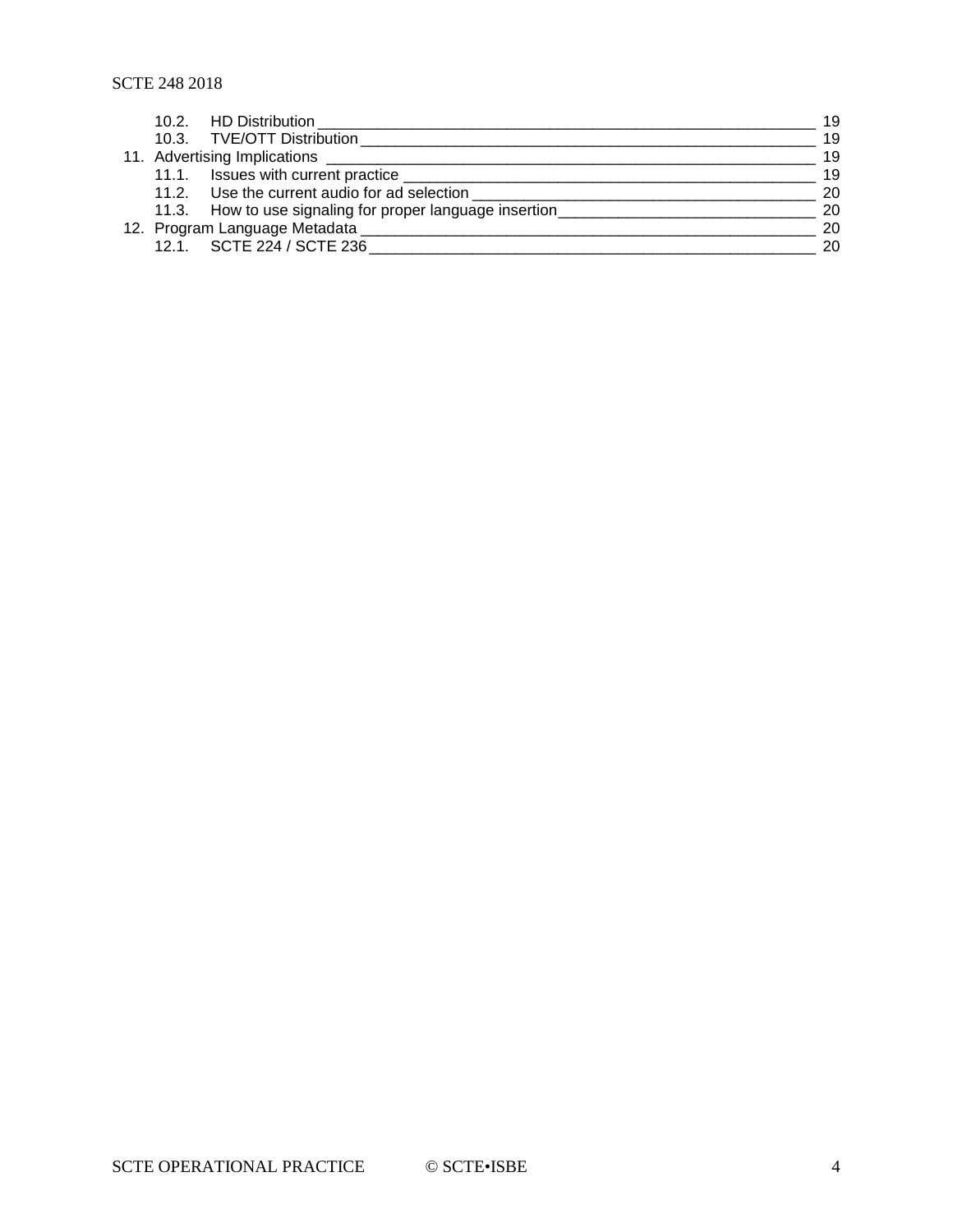## <span id="page-4-0"></span>**1. Introduction**

#### <span id="page-4-1"></span>**1.1. Executive Summary**

Cable operators, many program networks, and local broadcast affiliates routinely support up to two audio streams for programs they distribute. The first audio stream contains the main or primary audio for the program, typically in English; the second audio stream contains the audio description or a second language (typically Spanish). However, this legacy two-stream model can conflict with the desire to offer additional languages, video description service (VDS), emergency information and other audio services simultaneously. Newer equipment, including set-top boxes, and IP delivered content can support this capability; advanced audio technologies, such as object-based audio, will allow the consumer more choice of what they hear. This document provides guidance and recommendations to cable operators and program providers on distributing multiple audio streams, languages and services while supporting legacy requirements.

#### *1.1.1. Background*

<span id="page-4-2"></span>The technical capability to offer more than one audio service was born of a desire to provide stereo audio in analog television channels to consumers. The method chosen to do this also allowed for a lower bandwidth Second Audio Program (SAP) channel. The cable industry embraced this capability and began delivering a second language in analog channels via the SAP feature, part of the Multichannel Television Sound (MTS) standard developed by the National Television Systems Committee (NTSC). This method of delivering program audio in English as well as in a second language was carried forward and replicated in the digital delivery of video services provided today.

In 2011, pursuant to the Twenty-First Century Communications and Video Accessibility Act of 2010, (CVAA), the Federal Communications Commission (FCC) reinstated video description rules requiring MVPDs serving 50,000 or more subscribers to provide 50 hours of video-described prime time or children's programming per calendar quarter on each of the top five non-broadcast networks -- currently USA, TNT, TBS, History, and Disney Channel. In July 2017 the FCC increased the total number of required video-described hours by 75%, up to 87.5 hours per calendar quarter, as of the calendar quarter beginning July [1](#page-4-3),  $2018<sup>1</sup>$ 

Also pursuant to the CVAA, in April 2013 the FCC adopted revised "emergency information" rules that make emergency information provided in non-news video programming accessible to individuals who are blind or visually impaired. Cable operators retransmitting emergency information audio, typically from broadcast stations, must pass through that audio in the secondary audio stream to customers. Emergency information audio supersedes all other programming on the secondary audio stream, including VDS and second language.

The regulatory requirement to carry an increasing number of hours of video described programming, emergency information, and the business interest in supporting second language audio must now be considered when planning the delivery of audio service to customers.

 $\overline{a}$ 

<span id="page-4-3"></span><sup>&</sup>lt;sup>1</sup> The list of top five networks is updated every three years, with the next update occurring on July 1, 2018. Broadcast stations affiliated with ABC, CBS, Fox, or NBC located in the top 60 TV markets are subject to the same hours requirement.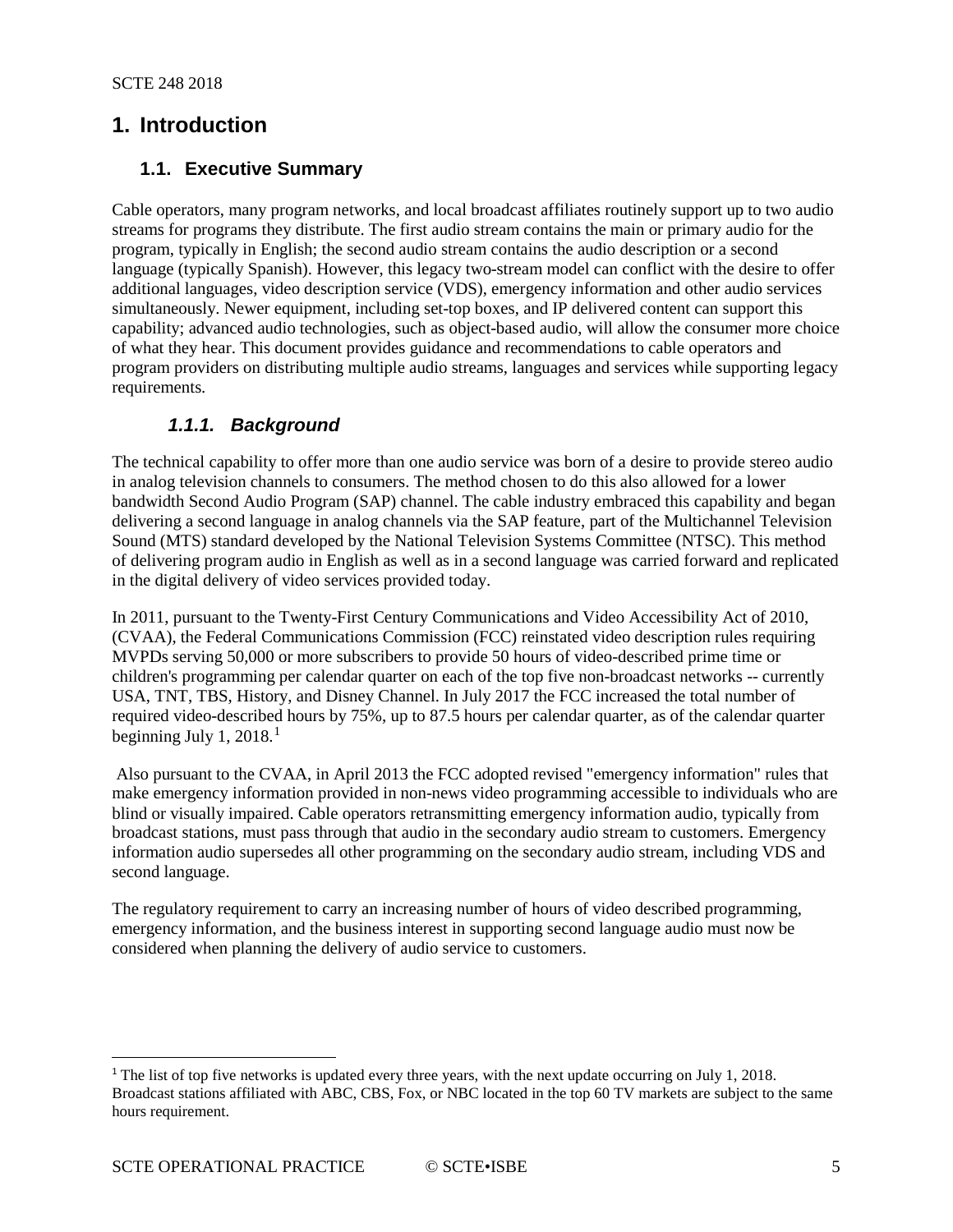#### <span id="page-5-0"></span>**1.2. Scope**

This document describes methods and practices for distributing multiple audio streams, languages and services within cable and program provider systems, while continuing to support legacy equipment requirements.

#### <span id="page-5-1"></span>**1.3. Benefits**

Under current practice, the second audio stream can become oversubscribed. The guidance and recommendations provided in this operational practice document will help cable operators and program providers address this concern and improve the delivery of audio services to the consumer.

#### <span id="page-5-2"></span>**1.4. Intended Audience**

Program providers (especially producers and engineers involved with content creation and operation of program distribution technologies) and multi-channel video programming distributors (MVPDs) (especially technicians and engineers responsible for receiving and processing program content for distribution to their customers) comprise the intended audience for this operational practice. It *may* also benefit vendors involved in the design, development and manufacturing of equipment and software for content distribution.

## <span id="page-5-3"></span>**2. Normative References**

The following documents contain provisions, which, through reference in this text, constitute provisions of this document. At the time of Subcommittee approval, the editions indicated were valid. All documents are subject to revision; and while parties to any agreement based on this document are encouraged to investigate the possibility of applying the most recent editions of the documents listed below, they are reminded that newer editions of those documents might not be compatible with the referenced version.

#### <span id="page-5-4"></span>**2.1. SCTE References**

<span id="page-5-5"></span>• No normative references are applicable.

#### **2.2. Standards from Other Organizations**

<span id="page-5-6"></span>• No normative references are applicable.

#### **2.3. Published Materials**

• No normative references are applicable.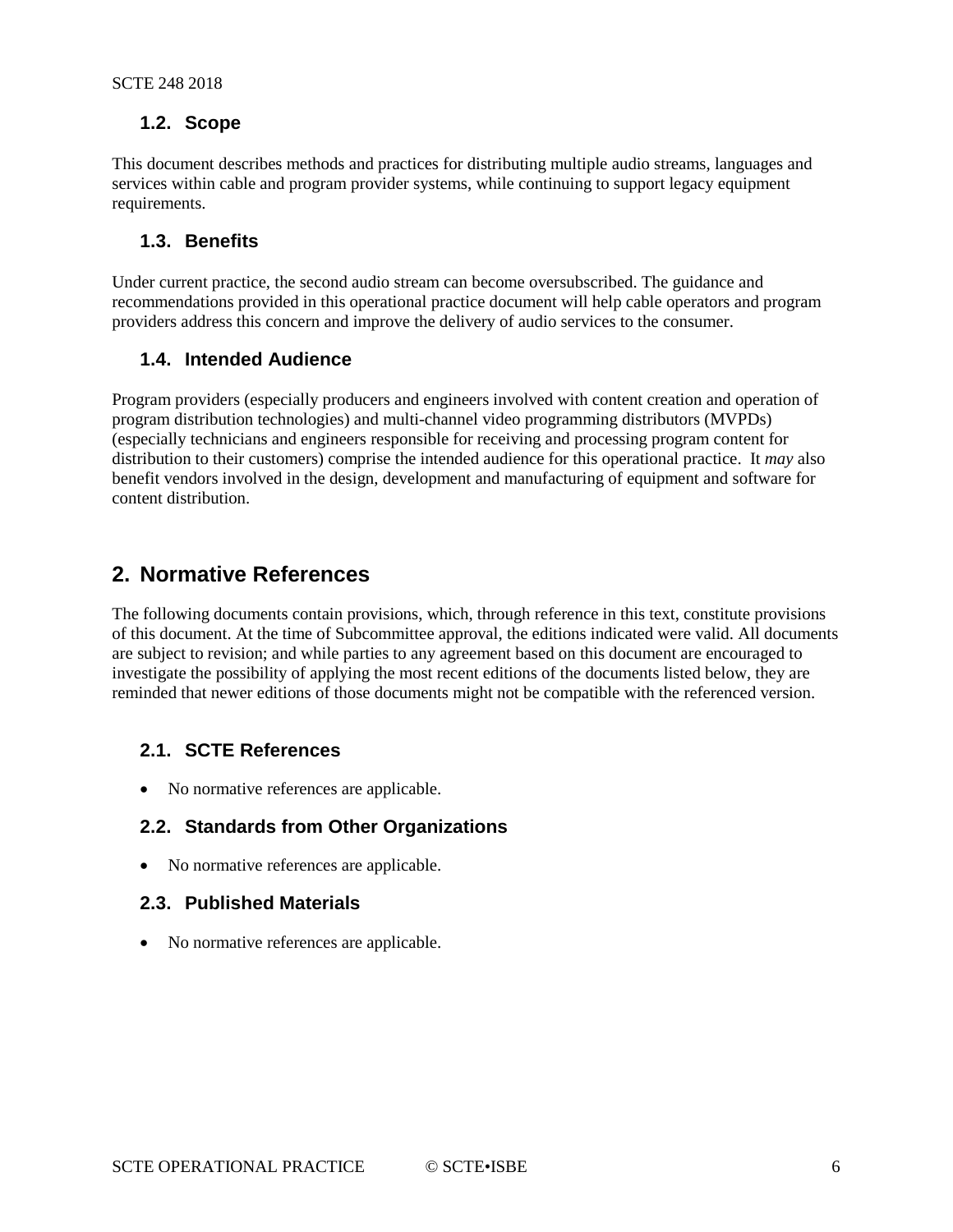## <span id="page-6-0"></span>**3. Informative References**

#### <span id="page-6-1"></span>**3.1. SCTE References**

- ANSI/SCTE 30 2017, Digital Program Insertion Splicing API
- ANSI/SCTE 35 2017, Digital Program Insertion Cueing Message for Cable
- ANSI/SCTE 54, Digital Video Service Multiplex and Transport System Standard for Cable Television
- ANSI/SCTE 224 2015, Event Scheduling and Notification Interface (ESNI)
- SCTE 236 2017, Content Metadata
- SCTE 243-1 Next Generation Audio Carriage Constraints for Cable Systems: Part 1 Common Transport Signaling
- OC-SP-CEP3.0-C01-161026 Content Encoding Profiles 3.0

#### <span id="page-6-2"></span>**3.2. Standards from Other Organizations**

- ATSC A/53, Part 1:2013, Digital Television System
- ATSC A/53, Part 3:2013, Service Multiplex and Transport Subsystem Characteristics
- ATSC A/53, Part 5:2014, AC-3 Audio System Characteristics
- ATSC A/53, Part 6:2013, Enhanced AC-3 Audio System Characteristics
- ATSC A/52:2015, Digital Audio Compression (AC-3) (E-AC-3) Standard
- ATSC A/85:2015, Digital Audio
- ATSC TG1-1013r1 ATSC Technology Group Report: ATSC Audio Language Signaling
- ATSC A/342 Parts 1-3 Audio
- OC-SP-CEP3.0 Content Encoding Profiles 3.0 Specification https://apps.cablelabs.com/specification/content-encoding-profiles-3-0-specification
- ISO 639-1, Code for the representation of Names of Languages Part 1: Alpha-2 code
- ISO 639-2, Code for the representation of Names of Languages Part 2: Alpha-3 code
- ISO/IEC 23000-19:2018, Information technology -- Multimedia application format (MPEG-A) -- Part 19: Common media application format (CMAF) for segmented media
- IETF RFC 8216, HTTP Live Streaming https://tools.ietf.org/html/draft-pantos-http-livestreaming-23

#### <span id="page-6-3"></span>**3.3. Published Materials**

- Video Description: Implementation of the Twenty-First Century Communications and Video Accessibility Act of 2010, Report and Order, FCC 17-88 [\(https://docs.fcc.gov/public/attachments/FCC-17-88A1.pdf\)](https://urldefense.proofpoint.com/v2/url?u=https-3A__docs.fcc.gov_public_attachments_FCC-2D17-2D88A1.pdf&d=DwMFAw&c=W8uiIUydLnv14aAum3Oieg&r=lieHL3gPBtx3QYycTqidVe5F_At7L1vvYevDrYRkZQk&m=62rsztj5nhDog1l62aAV79FbtXbYa1LNVGvDaCWlBEM&s=uhp41vbNa_hFGFO85ipHVc64viEuZ2xF4jx6wERZTTg&e=), MB Docket No. 11-43 (rel. July 12, 2017).
- Video Description: Implementation of the Twenty-First Century Communications and Video Accessibility Act of 2010, Report and Order, FCC 11-126 [\(https://docs.fcc.gov/public/attachments/FCC-11-126A1.pdf\)](https://docs.fcc.gov/public/attachments/FCC-11-126A1.pdf) , MB Docket No. 11-43 (rel. August 25, 2011).
- Video Description. (2016, November 16). Retrieved August 24, 2017, from https://www.fcc.gov/general/video-description
- Codes for the Representation of Names of Languages Part 2: Alpha-3 Code. (2011, April 8). Retrieved August 24, 2017, from http://www.loc.gov/standards/iso639-2/langhome.html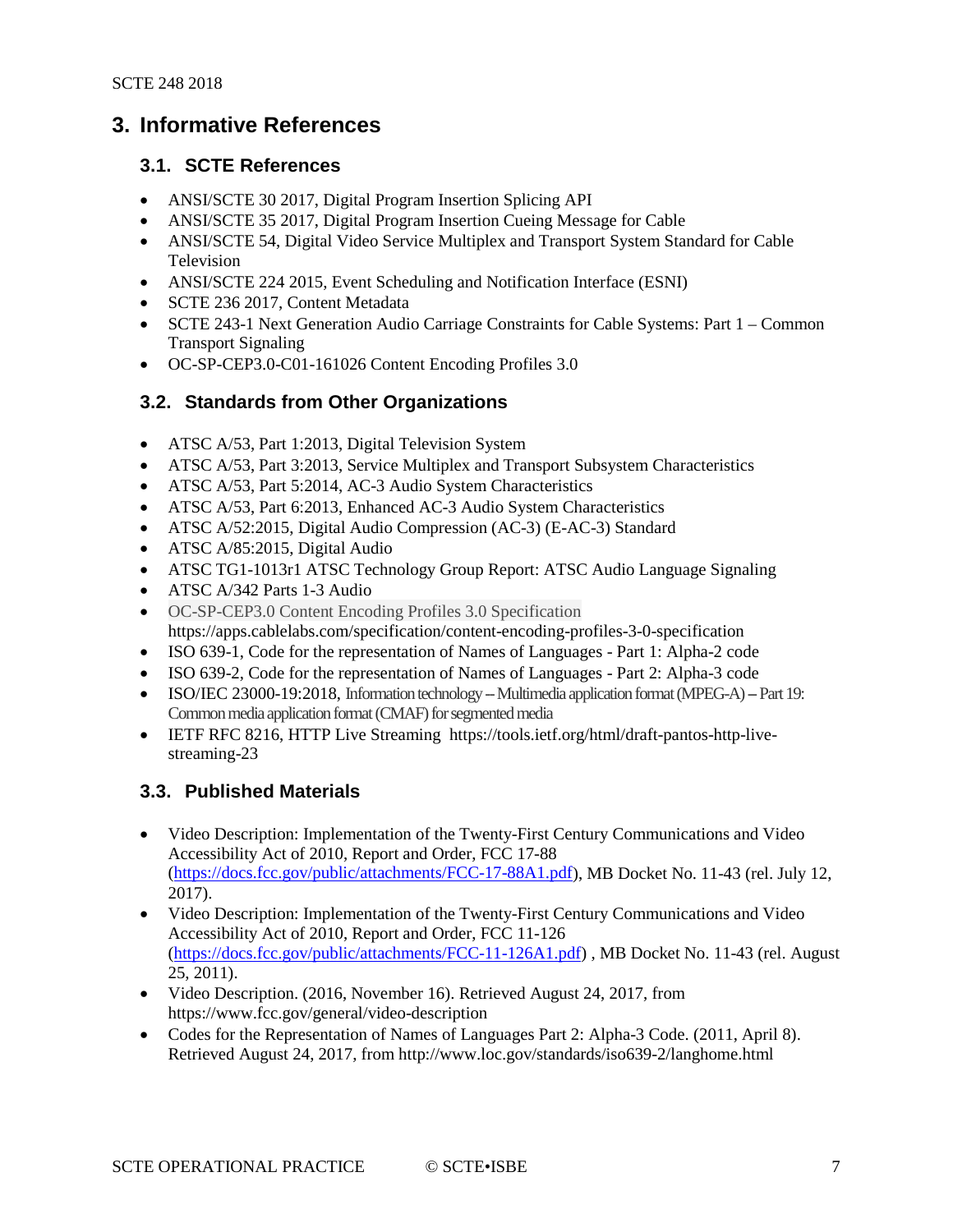# <span id="page-7-0"></span>**4. Compliance Notation**

| shall      | This word or the adjective "required" means that the item is an              |  |
|------------|------------------------------------------------------------------------------|--|
|            | absolute requirement of this document.                                       |  |
| shall not  | This phrase means that the item is an absolute prohibition of this           |  |
|            | document.                                                                    |  |
| forbidden  | This word means the value specified shall never be used.                     |  |
|            | This word or the adjective "recommended" means that there may exist          |  |
|            | valid reasons in particular circumstances to ignore this item, but the       |  |
| should     | full implications should be understood and the case carefully weighted       |  |
|            | before choosing a different course.                                          |  |
|            | This phrase means that there may exist valid reasons in particular           |  |
| should not | circumstances when the listed behavior is acceptable or even useful,         |  |
|            | but the full implications should be understood and the case carefully        |  |
|            | weighed before implementing any behavior described with this label.          |  |
|            | This word or the adjective " <i>optional</i> " means that this item is truly |  |
|            | optional. One vendor may choose to include the item because a                |  |
| may        | particular marketplace requires it or because it enhances the product,       |  |
|            | for example; another vendor may omit the same item.                          |  |
|            | Use is permissible for legacy purposes only. Deprecated features may         |  |
| deprecated | be removed from future versions of this document. Implementations            |  |
|            | should avoid use of deprecated features.                                     |  |

# <span id="page-7-1"></span>**5. Abbreviations and Definitions**

#### <span id="page-7-2"></span>**5.1. Abbreviations**

| <b>ATSC</b> | <b>Advanced Television Systems Committee</b>  |
|-------------|-----------------------------------------------|
| <b>ASI</b>  | asynchronous serial interface                 |
| <b>AVC</b>  | advanced video coding                         |
| <b>CMAF</b> | common media application format               |
| <b>DVS</b>  | Descriptive Video Services (see VDS, below)   |
| <b>FCC</b>  | <b>Federal Communications Commission</b>      |
| HD          | high definition                               |
| <b>HEVC</b> | high efficiency video coding                  |
| IP          | <b>Internet Protocol</b>                      |
| <b>MVPD</b> | multichannel video programming distributor    |
| <b>NPRM</b> | Notice of Proposed Rule Making                |
| <b>SAP</b>  | Secondary Audio Program                       |
| <b>SCTE</b> | Society of Cable Telecommunications Engineers |
| <b>SD</b>   | standard definition                           |
| <b>SDI</b>  | serial digital interface                      |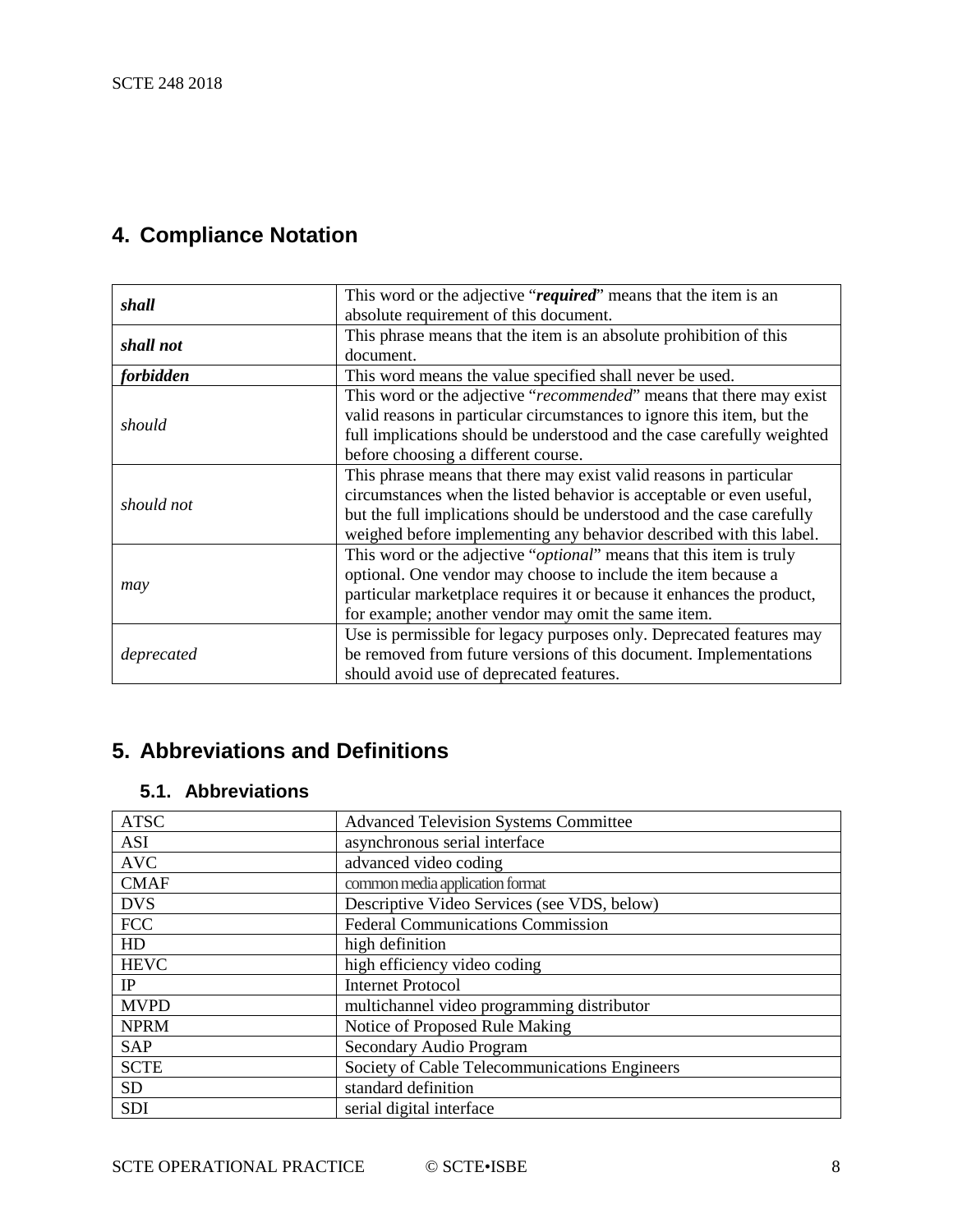| <b>TVE</b> | TV Everywhere             |
|------------|---------------------------|
| <b>VOD</b> | video on demand           |
| <b>VDS</b> | Video Description Service |

#### <span id="page-8-0"></span>**5.2. Definitions**

| Cx                        | Term used to describe VOD playback within a measurement window<br>that is typically 3 $(C3)$ or 7 $(C7)$ days.                                       |
|---------------------------|------------------------------------------------------------------------------------------------------------------------------------------------------|
| Descriptive Video Service | Sometimes used in place of Video Description Service                                                                                                 |
| Video Description Service | The insertion of audio narrated descriptions of a television program's<br>key visual elements into natural pauses between the program's<br>dialogue. |

# <span id="page-8-2"></span><span id="page-8-1"></span>**6. Applicable Standards for Audio Language Signaling**

#### **6.1. Introduction**

The two relevant standards for signaling the language of an audio stream are ATSC A/53 Part 3 for television broadcast stations and SCTE 54 for cable television systems. These are transport layer specifications that tell how and where to carry the relevant signaling structures that describe the audio. The relevant signaling structures are the AC-3 audio descriptor (which is defined in ATSC A/52) and the ISO 639-2 language descriptor (which is defined in ISO/IEC 13818-1 Section 2.6.18).

#### <span id="page-8-3"></span>**6.2. ATSC A/53**

ATSC A/53 Part 3 Section 5.8.1 requires that the AC-3 audio descriptor be carried in the ATSC broadcast stream and *may* optionally indicate language by including the ISO 639-2 language bytes within the AC-3 audio descriptor. Carriage of the ISO 639-2 language codes to indicate language is optional but recommended to support legacy devices such as cable set top boxes that *may* rely on it for language selection.

If the ISO 639-2 language descriptor is present for a given AC-3 audio elementary stream and, if the language code is present in the corresponding AC-3 audio descriptor, the language code in the ISO 639-2 language descriptor is set to the language code value present in the AC-3 audio descriptor.

The AC-3 audio descriptor contains a field named bsmod (Bit Stream Mode) that is used to indicate whether an audio stream has a service type of "main audio service: complete main" (bsmod=0), "associated service: visually impaired" (bsmod=2), or some other type.

#### <span id="page-8-4"></span>**6.3. SCTE 54**

SCTE 54 Section 5.9.3.1 requires the AC-3 audio descriptor be carried and the audio language is set using the language field of the AC-3 audio descriptor. The language *may* also be indicated using the ISO 639-2 language descriptor. However, some cable programming services do not carry the AC-3 audio descriptor and carry only the ISO 639-2 language descriptor.

Section 6 of SCTE 54 provides additional details regarding the signaling of VDS audio (called Video Description audio in SCTE 54). It permits using different language values in the ISO 639-2 and AC-3 descriptors. This approach recognizes that some "legacy" set top boxes use audio language information derived from ISO 639, while newer set top boxes use audio language information from the AC-3 audio descriptor. It provides for the ISO 639-2 language descriptor to continue to label the second audio stream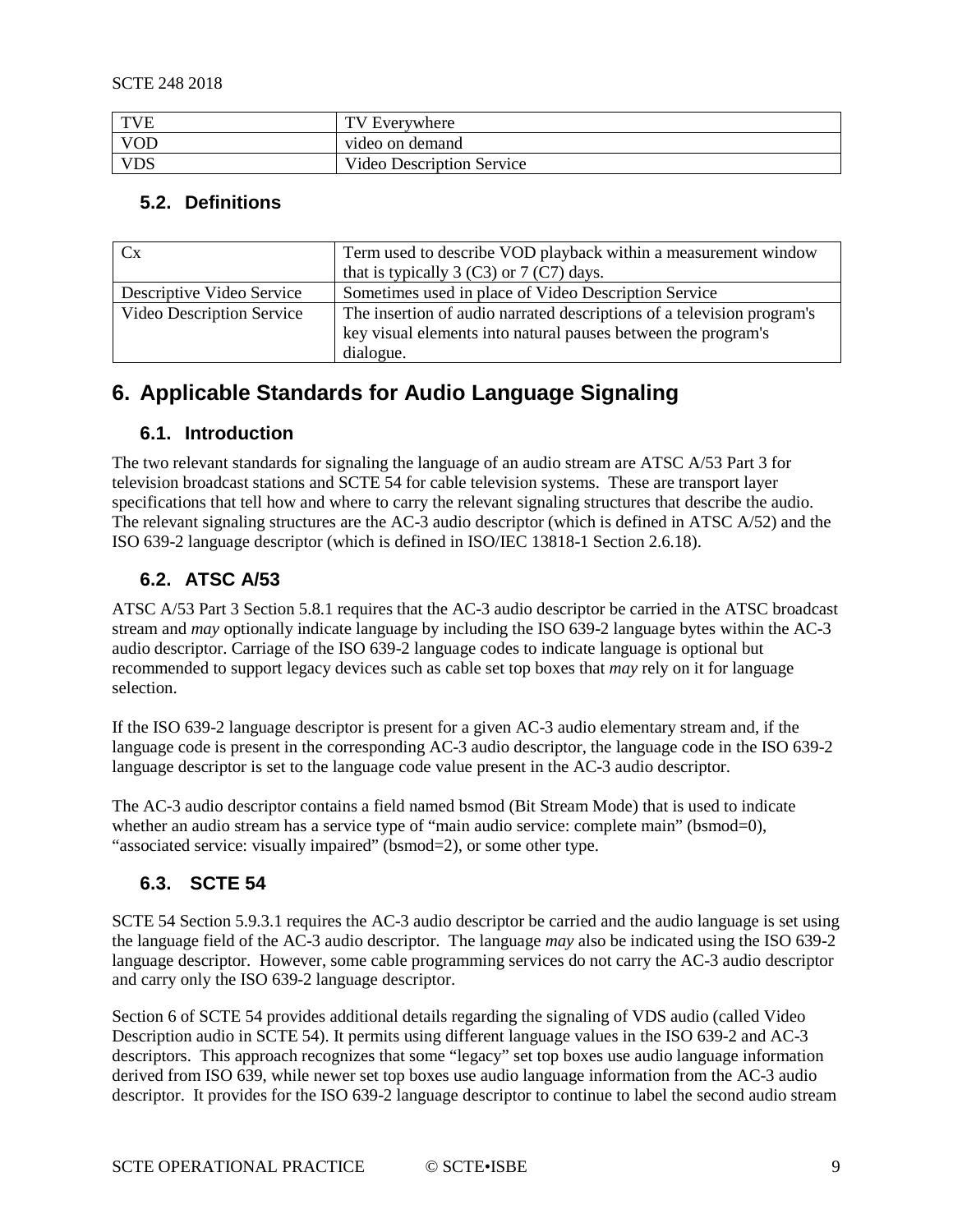as Spanish, even when it carries VDS audio. But the AC-3 audio descriptor would signal the VDS audio as English and as VDS (bsmod value 2).

This approach would require the AC-3 audio descriptor to change throughout the day, depending on whether the current program's second audio stream was Spanish or VDS. The approach does not appear to have been implemented by MVPDs or programmers, or their respective technology vendors.

## <span id="page-9-0"></span>**7. Audio distribution ecosystem From Studio to Consumer**

This chapter is intended to help the reader track multiple audio channels from the studio to the consumer. It also attempts to identify areas where the appropriate metadata describing the audio feed is generated and how it is distributed. Some of the solutions for supporting multiple audio streams may require obtaining the content with a different set of audio tracks than is commonly obtained today.

#### <span id="page-9-1"></span>**7.1. In Studio**

Studios that create content with multiple languages or VDS applied typically have to keep multiple audio tracks for:

- 1) Music
- 2) Effects
- 3) English dialog
- 4) Spanish or other dialog
- 5) English VDS
- 6) Additional languages for dialog or VDS

There are occasionally issues with the effects track. Some sound effects are recorded live with the dialog and must be separated out if additional languages are to be created.

The actual VDS track can be created in two ways. One method is to create a complete English audio track with dialog and VDS combined. The second method is to create an additional track with just the VDS audio that needs to be mixed with the dialog track. The second method will be preferred for future object audio methods as this track is mostly silent and can be compressed easily to save bandwidth.

Studio systems *may* have limits on the number of tracks that can exist depending on their master format. There are some methods of increasing the available tracks such as Dolby E. Some newer technologies such as reflected in SMPTE 2110 allow for virtually unlimited number of perfectly synced audio tracks.

#### <span id="page-9-2"></span>**7.2. Studio to Content Originator**

Content originators, typically cable or broadcast networks, order content from the studios with a particular audio configuration. Almost all content today is delivered digitally. Studios and programmers are moving towards the nascent SMPTE/NABA/DPP interoperable media format (IMF) that is in the process of standardization by SMPTE.

The Internet Advertising Bureau is also developing a specification on a common mezzanine format for delivering advertisements. This is an area that *may* require more work in moving toward using IMF and also for adding additional languages and VDS to advertisements.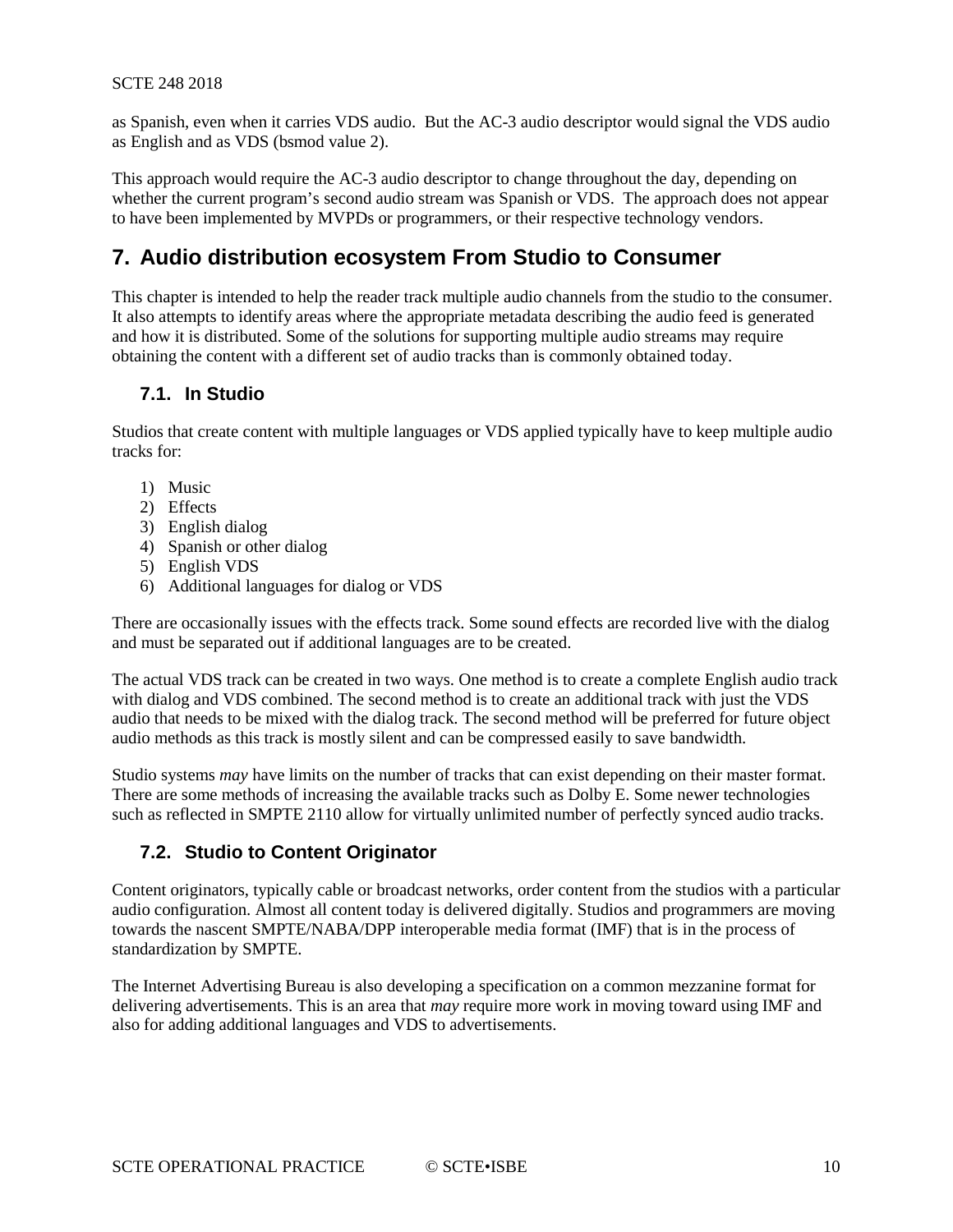#### <span id="page-10-0"></span>**7.3. Content Originator storage/playout**

The arriving content is typically received in a digital format. This content goes through an ingest and quality assurance process to feed it and all the necessary metadata in to the media asset management system. The interoperable master format mentioned previously is aimed to help the ingest process and minimize additional quality assurance steps.

Content originators typically store all of their content digitally and use a media asset management system to retrieve the content needed for playout. Content is usually "Ordered" from the playout or scheduling system and the various languages required for a particular airing are selected. The content is then transferred to a playout server and prepared for air. Most systems are designed for playing out a main and secondary audio and will require changes if they are to play out additional languages, VDS, or object based audio (e.g. Dolby ATMOS or MPEG-H). Some of the newer systems always deliver all possible audio streams to the playout server and allow the automation system to use what is available. Alternatively if certain tracks do not exist in the incoming content, sometimes the asset management system has rules to duplicate tracks. For example, if Spanish 2.0 is not present, then the system will copy the English 2.0 on to those tracks.

#### <span id="page-10-1"></span>**7.4. Content Originator to MVPD**

Typically, the delivery of content from the programmer to MVPD is done using audio and video data compression (e.g. Dolby AC-3 and AVC) via satellite or terrestrial means. This is encapsulated in an MPEG-2 transport stream (TS) with individual program map table (PMT) for each program in the TS. Satellite delivery today uses a multiple program transport stream (MPTS). The MVPD usually decides what type of receiver is used in order to output the audio and video in the required format. Some typical outputs that MVPDs will require include; baseband audio and video, HD-SDI with embedded Audio; compressed audio/video that they use or transcode.

An Integrated Receiver Transcoder (IRT) can also be used if the MVPD requires a video format that is different than the programmer delivers. With some programmers moving to HEVC this may be required for AVC in addition to MPEG2 video output. Some of the techniques that *may* assist with the transition to more audio streams would leverage a new version of IRT that can switch and/or transcode the audio as well as the video. Signaling of which audio to present on the decoded outputs would need to be present in the stream and some possible methods for signaling are in section 9.1.

For VOD asset distribution a package is created with an SPTS audio/video file and various metadata files. The SPTS has static Packet Identifiers (PIDs) in a common format matching the Cablelabs CEP specification. The Main audio is on PID 0x1E1, SAP is on 0x1E2. Where extra audio streams exist beyond SAP on PID 0x1E2, the sequence simply continues (e.g., if VDS was available, that would be on 0x1E3).

Some programmers are working on making their Adaptive Bit Rate (ABR) files available off of the origin server or content distribution network (CDN). These files are typically encrypted so the keys must be shared securely in order for an MVPD to use the same files. They can use a Federated Rights Management (FRM) architecture to provide the keys to the MVPD or in a pass through mode directly to the subscriber. These files that can then be used to deliver programming to legacy cable QAM and newer internet-delivered services. These files are moving to a new MPEG standard format called CMAF that is a fragmented MP4 format that can have multiple audio streams associated with it. While there are some concerns about this approach for video quality of service (QOS), the appropriate audio streams that are available will be known in the CMAF file and a SAP feed could be reconstructed as well as separate VDS and any alternate language tracks.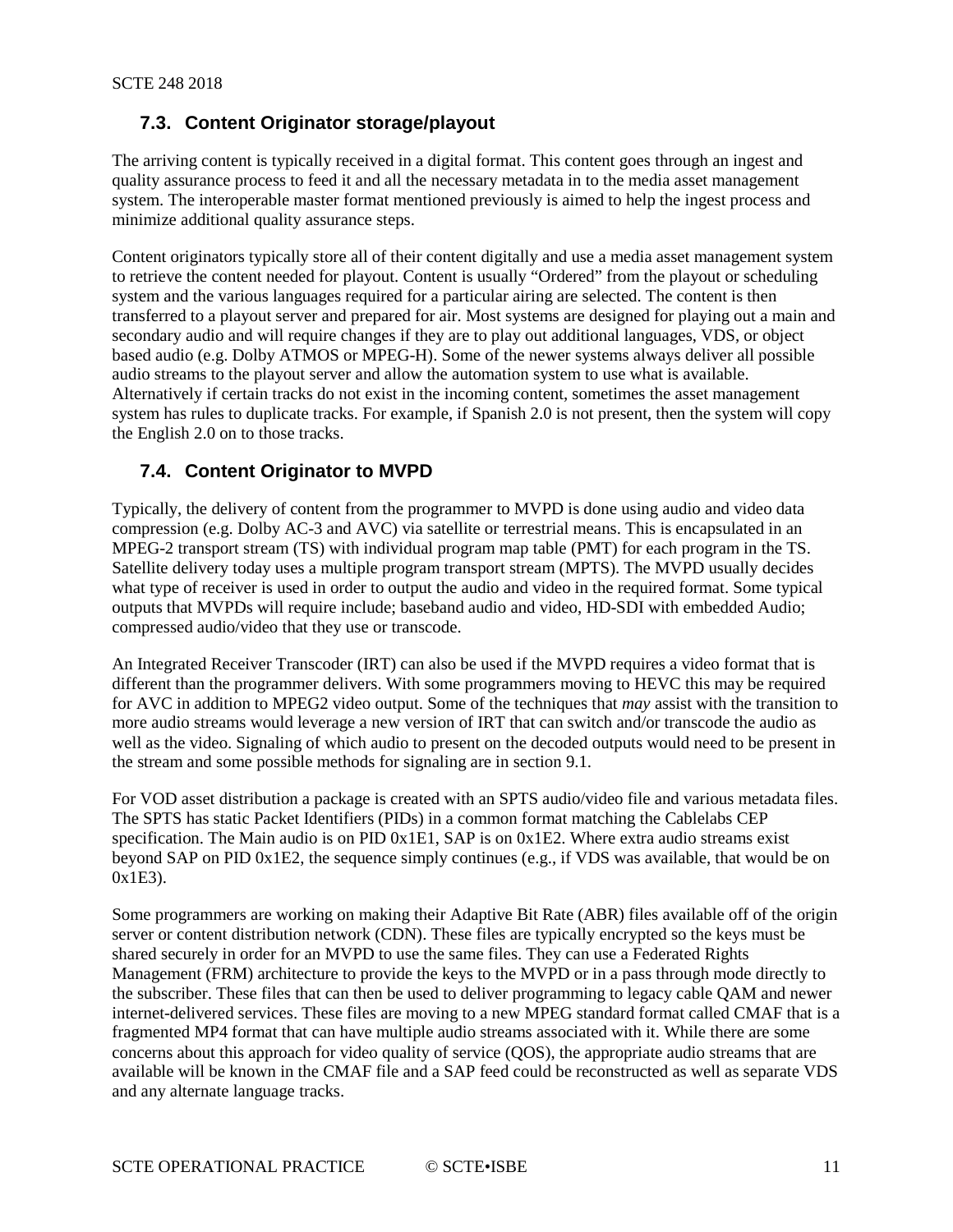#### <span id="page-11-0"></span>**7.5. MVPD Processing**

Typically, minimal audio processing is performed to ensure audio is ready for legacy set tops. Where necessary, audio levels are set to an agreed loudness in LKFS for ensuring consistent levels. For classic set tops, typically anything beyond a second audio channel is ignored (or not found by the set top) and not available to the consumer. For over the top (OTT) applications, the audio is often transcoded to the Advanced Audio Coding (AAC) codec (many hand-held devices lack proper support for other more common set top audio codecs).

Most MVPDs do not deliver the programmer MPTS to the subscriber. The reasons for this include:

- 1) The MPTS may be of the wrong bandwidth.
- 2) The MVPD uses a switched digital architecture that requires constant bit rate SPTS streams.
- 3) They desire to fill their QAM channels differently for various reasons including optimizing the statistical multiplex, channel change time or other technical issues.

In order to create a stream that can be delivered to subscribers on the MVPD network, the MVPD either re-encodes / transcodes the original network or performs a re-(statistical)-multiplex. Either method allows the MVPD to change the audio descriptors as is needed for their subscribers and devices. In this case, the programmer just needs to deliver all of the required audio streams and enough signaling information so that the MVPD can appropriately reprocess the feed.

The main concern around legacy systems in the operational practice is for legacy operators that either deliver analog video and MTS audio or put the IRD/IRT output directly onto their plant.

#### <span id="page-11-1"></span>**7.6. MVPD to Legacy Set Top**

Older but still widely deployed set top box architecture is based on a two audio only system with no capability to select a  $3<sup>rd</sup>$  audio, since the legacy set top does not support discovery of more than a pair of audio options. Some of the earliest digital set tops do not look at any descriptors and the first audio PID they find in the PMT is the main audio and the second is the SAP channel. The audio is delivered in a multi-audio channelization format with stereo or mono for the first audio and stereo or mono for the second audio channel. Currently, when VDS audio is required, the content of the SAP (e.g., ISO 'spa') channel is changed from an alternate language to the VDS track by the programmer, and the PMT, the version number, and descriptors are unchanged.

Where the MVPD can deliver more than two audio streams, (e.g., HD) there are usually additional limits such as four hard coded languages (eng, spa, fre, por). For this reason, some programmers deliver VDS audio signaled as 'por', so a visually impaired user can make a one-time choice of 'por' in their set top box and receive VDS when available, with English fill when VDS is not available.

Legacy set tops still allow the presence of a  $3<sup>rd</sup>$  audio carrying dedicated VDS + English fill (e.g., ISO 'por') *may* exist within transport. Creating an alternate virtual channel with the 3<sup>rd</sup> audio in PMT would allow a one-time selection of VDS for VDS subscribers with legacy set top boxes that can recognize the ISO 'por' language notation and can offer it to consumers as a menu selection. The inverse of Spanish being offered in a similar remapping could also exist. As we move towards HD only distribution, first from programmers to distributors, then from distributors to consumers, this method would support continuing use of legacy set top boxes with subscriber opt-in for their desired language choice.

Current state-of-art set tops can support more audio streams and have specific configurations that can be selected. This usually brings up an issue of the software and firmware running on the set top box and what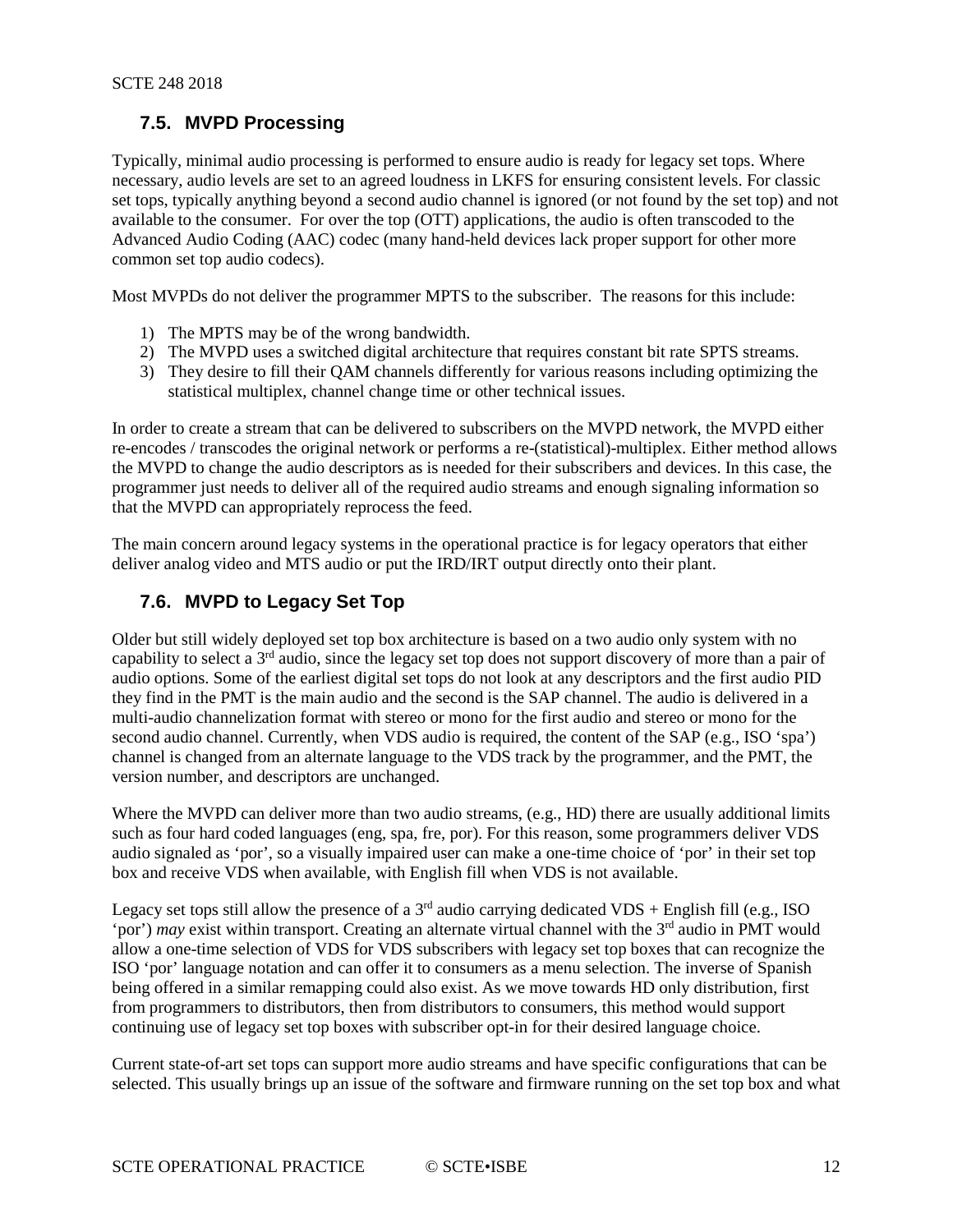subscriber selections are provided; even though the box may be capable of handling many audio streams, they *may* not be able to be selected due to limitations in the set top software.

Newly designed set tops may be able to support next generation audio object-oriented standard. This would allow many audio streams to be selected along with VDS content in multiple languages if provided by the programmer.

#### <span id="page-12-0"></span>**7.7. MVPD to IP**

In legacy versions of streaming protocols, the audio is muxed-in with the video, and the addition of extra channels of audio could cause a decrease in the fidelity of the video delivered as the individual segments may be too large for a single profile. As individual audio tracks are typically available for delivery, the extra audio streams can be encoded and available via package options.

The move from HLS/TS to HLS or DASH with CMAF fragmented files should allow current apps to support more audio choices and VDS.

If the MVPD is transcoding the content into the adaptive bitrate CMAF format, they can create whatever signaling or control metadata is required for their players. All they require is that all of the audio streams are available from the programmer and signaled correctly.

There are two ways an MVPD might use programmer ABR content directly; one. One is to deep link to the origin/CDN and the second is to use the programmer's embed player. With the embed player being provided by the programmer, there would be no audio issues, assuming the programmer handles audio correctly. With the deep linking approach there *may* be some need for standardization of how the audio tracks are created and what metadata is needed to describe how to play them back.

#### <span id="page-12-1"></span>**7.8. User Interface Issues**

Since there is no VDS language descriptor, set top software has typically used 'por', 'men'(ISO notation for Middle English) or a separate configuration switch to indicate the user would like VDS audio if available. Or in legacy analog the user would simply select the SAP channel. VOD guides have created separate categories and navigation for different language programming.

Some TVE apps include logic for selection of VDS or SAP, but do not allow for a specific language to be selected. It is unclear if or how the logic interprets a combined SAP/VDS audio delivered by a programmer, or of its usefulness to the subscriber.

Another issue is to have the guide data indicate which shows have which languages available. Currently VDS program discovery is problematic. Also, some programs that were available in Spanish may switch to VDS and Spanish will no longer be available. This topic is discussed further in Section [12.](#page-19-2)

Dedicated audio paths for English, Spanish, and VDS with mapping to support one-time selection of the main audio of their choice addresses consumer navigation issues.

New set tops that support object-based audio formats require a menu that usually allows for the language and VDS components to be selected. They can offer other personalization components such as home and away announcers, increased dialog level for intelligibility or to turn components such as background music on or off.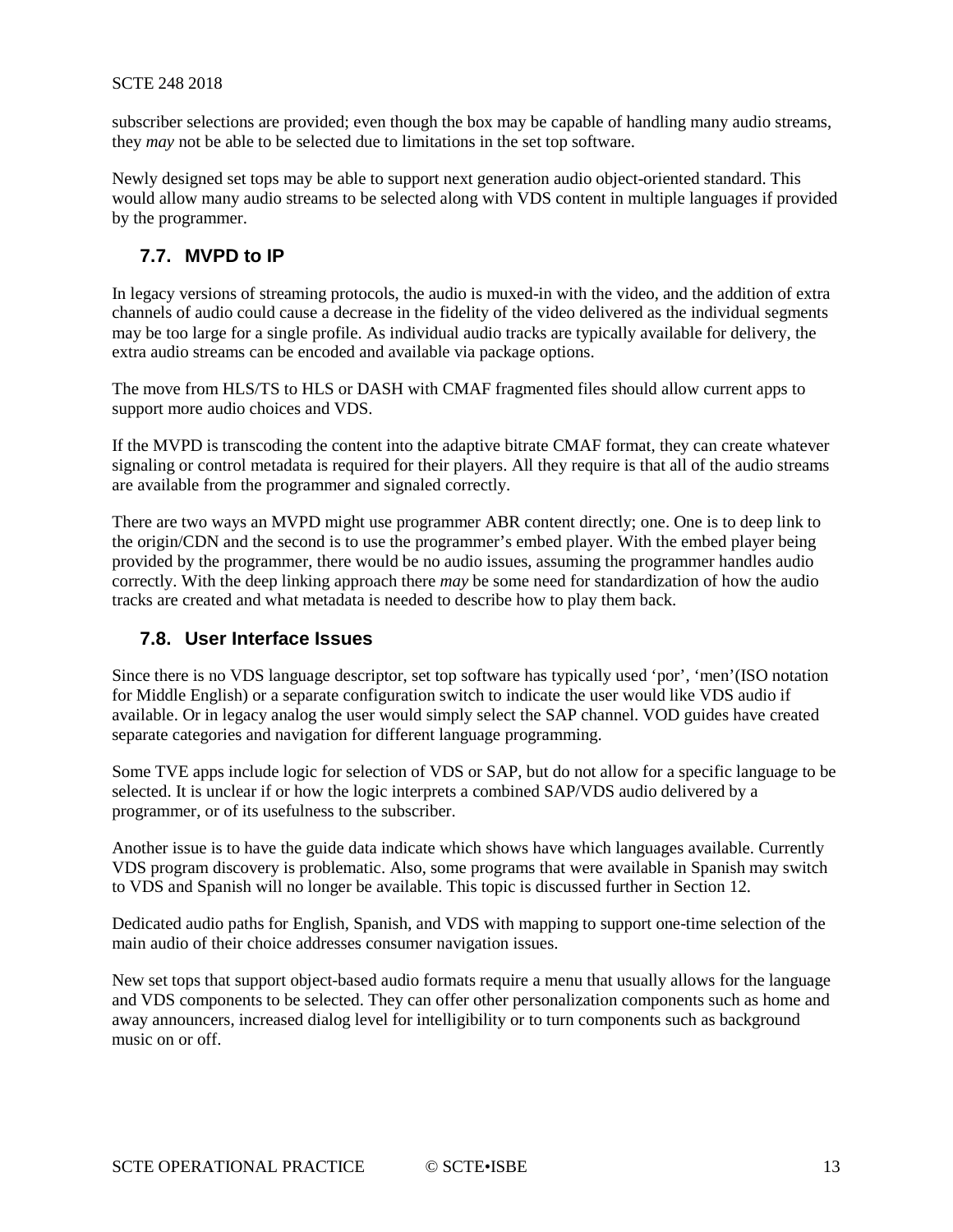#### <span id="page-13-0"></span>**7.9. Live to VOD consideration**

CableLabs created a VOD Content Encoding Profile document that allowed for multiple audio streams, with a certain bandwidth allocated for the main video plus one audio. Currently MVPDs have no way of knowing what languages actually exist in the live programming on a given audio track. As mentioned in other sections, some networks that have a language other than English as a primary language still send it out as English as that is the default on most playback equipment.

There are issues with recording the live programming for Startover<sup>TM</sup> or Cx playback as exactly what audio is being carried is not known. SCTE 224, as discussed in Section 12 [Program Language Metadata,](#page-19-2) may help to solve this issue. Another possibility would be to add SCTE 35 signaling that can be acted upon in a dynamic fashion signaling what languages are actually present on each Program\_Start segmentation message.

Some MVPDs are moving to IP delivery of all VOD content. This content may be delivered from locally transcoded sources or directly from the programmer origin with CMAF. This strategy is capable of supporting multiple audio streams and should be implemented to allow the subscriber to utilize them.

## <span id="page-13-2"></span><span id="page-13-1"></span>**8. Currently deployed practices**

#### **8.1. Single Audio Channel Networks**

Networks with only a single audio comprise a simple case of making sure to label the audio feed correctly. These programmers do not fall under the FCC VDS rules so do not require any other signaling to be done. They typically use appropriate Program Map Table (PMT) descriptors to signal the actual language as a Complete Main service in whatever audio channel format  $(2.0, 5.1)$  is actually on air.

#### <span id="page-13-3"></span>**8.2. TV Broadcast Station Usage**

Most terrestrial TV broadcasters that deliver two audio streams designate one as the primary audio, signaled as a Complete Main service, with the correct language in the AC-3 and ISO 639 descriptors. In the United States the primary audio stream is usually English language, with audio signaled as English language. The second audio stream is usually signaled as Spanish language, but from time to time may actually be VDS audio or Spanish audio or emergency information audio. This continues the analog television tradition of designating the second audio program stream as SAP.

While all broadcasters carry the AC-3 audio descriptor, not all broadcasters correctly populate the values for language and audio service on the second audio stream. Rather, some broadcasters set those values to match the language and service in the ISO 639-2 language descriptor. In this case, the second audio stream is labeled as Spanish language Complete Main (bsmod value 0) even when the second audio stream is actually English language and Video Description audio (bsmod value 2).

However, some Spanish language TV stations found that when their main language was Spanish and they signaled it as Spanish in the AC-3 and ISO 639-2 descriptors, they got calls reporting no audio (when there was nothing on the secondary audio) or the wrong audio (getting the secondary audio stream when they wanted the main audio). Consequently, these stations now carry the Spanish language audio but signal it as English and carry English on the second audio stream but signal it as Spanish. Depending on the MVPDs set tops and infrastructure, they *may* be required to re-map the audio streams to work correctly in a system where labels correspond correctly with audio stream content..

For most broadcasters, the values in the AC-3 audio descriptor are "fixed" and do not change throughout the day rather than "dynamic," even when the type of service in the second audio stream is not fixed and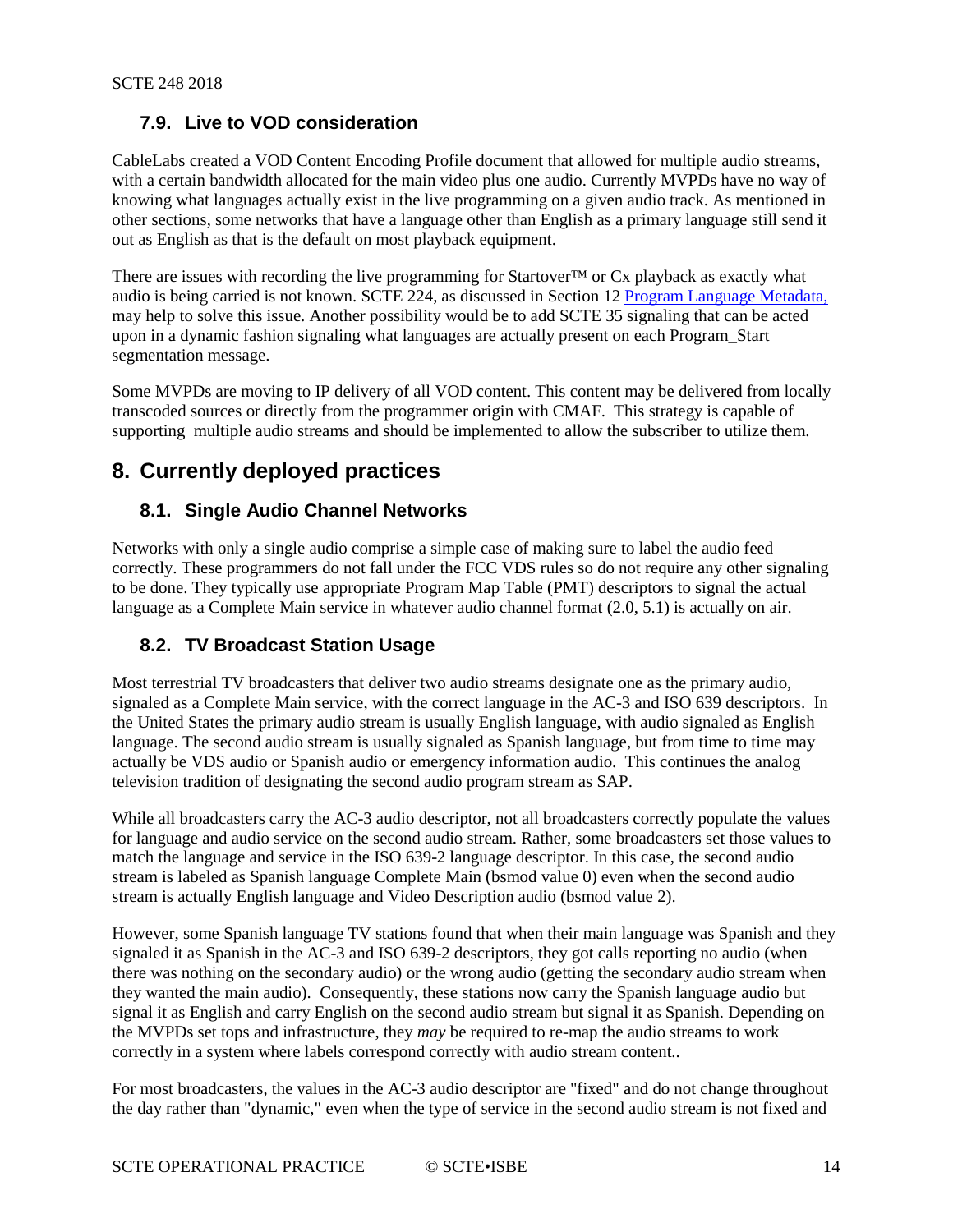changes from one program to another. Consequently, even when the second audio changes from Spanish to VDS audio at a program boundary, those broadcasters continue to signal VDS audio as Spanish Complete Main in the AC-3 audio descriptor.

There are a number of stations that switch language frequently or carry simultaneous programs in a variety of languages. For example, in the San Francisco Bay Area there is a station running three services, all directed to non-English speaking audiences. This station signals its languages in the AC-3 descriptor as "multiple" when the actual language of a program might be Korean, Mandarin, Cantonese, Farsi or Hindi.

#### <span id="page-14-0"></span>**8.3. Video Description using POR or MEN**

Some networks broadcast an audio stream that has VDS audio on it, when available, and switch back to the default language when not available. Since there is no ISO 639 language code for VDS, 'por' (Portuguese) is commonly used to identify this track. 'por' is used since many legacy set top boxes have four available languages, 'eng', 'spa', 'fre', 'por' and in North America the first three are the most commonly used. Some MVPDs request that the VDS content is labeled 'men' (Middle English) although that is typically done for VOD purposes and is not industry standard. The VOD feed is typically reprocessed anyway to create a VDS version of the feed that most likely uses English complete main in its signaling.

# <span id="page-14-1"></span>**9. Possible Transition Accomodations for Content Originators**

Unfortunately, most transition plans will require additional equipment or bandwidth or in some cases both. Depending on where the programmer is in their technology transition plans, satellite transponder renewals, desire for new services or languages, etc., finding the best transition plans will vary among programmers and may not be a simple process.

Most of the larger MVPDs can handle almost any language feed input as they usually only have a few receive sites and tend to transcode and re-multiplex the feeds that they deliver to their subscribers. As such they can customize their feeds and create multiple feeds if necessary to manage both their legacy and current set top boxes and other devices. As previously mentioned, all they require is to have the audio streams properly signaled so that they know what the streams are.

Much of this recommendation is meant to handle smaller MVPDs that need to be able to use the broadcast feed as output by the receiver.

#### <span id="page-14-3"></span><span id="page-14-2"></span>**9.1. Recommended Cable Content Originator Signaling**

#### *9.1.1. PMT issues*

Changing the PMT on a live stream is not possible with current broadcast encoder/mux technology. Also, many equipment paths in the MVPD chain do not regularly look for PMT changes. For this reason, we do not recommend an active PMT to indicate audio options.

#### *9.1.2. ISO Audio Signaling*

<span id="page-14-4"></span>The ISO 639 standard has 6 parts although part 6 has been withdrawn. VOD metadata typically uses the two alpha language descriptors (ISO 639-1) while live video typically uses the 3 alpha (ISO 639-2) version. There are newer versions that may allow additional signals such as indicating a descriptive video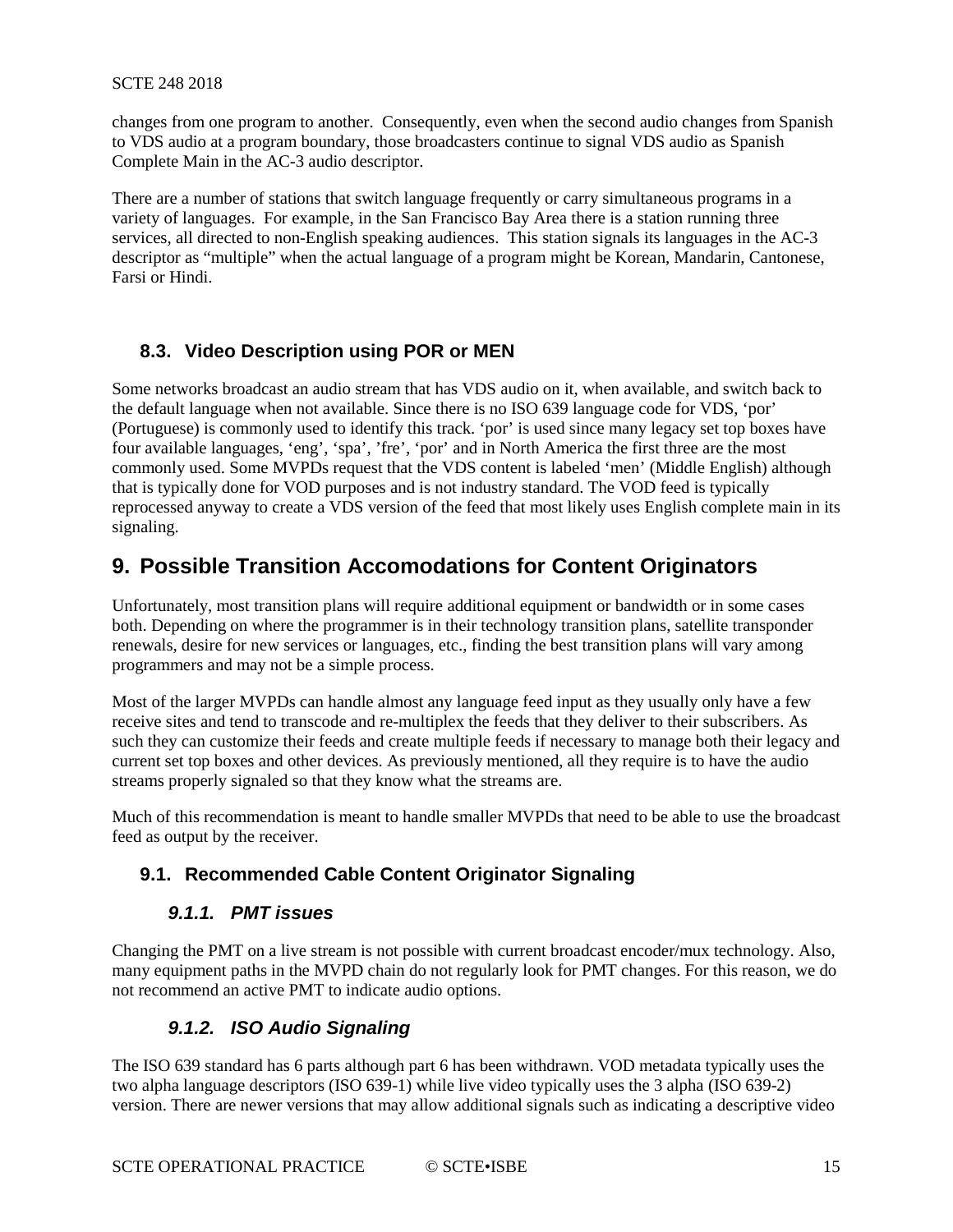track, but these are not supported by legacy equipment. There is no language descriptor for VDS audio as the language is usually English and with ISO descriptors there is no way to differentiate VDS English from the complete main English. Some legacy standards do not allow multiple audio streams with the same ISO language descriptor.

#### *9.1.3. AC-3 Audio Signaling*

<span id="page-15-0"></span>The AC-3 audio descriptor is not always used by MVPDs and according to ATSC A/53 it is required to indicate the same language as the ISO language descriptor. The AC-3 descriptor does have the option to set the bsmod value to 2 to indicate that this track contains VDS audio, which allows a set top to differentiate a complete main English from a VDS English audio stream. The issue is that many legacy set tops cannot read this descriptor and ones that can do not have the guide programmed to use this. This can be used if the programmer can allow this feed to be output only to MVPDs that request it and have the infrastructure to handle it.

#### *9.1.4. Object Based Signaling*

<span id="page-15-1"></span>See SCTE 243 (Next Generation Audio Carriage Constraints for Cable Systems) Part 1 Section 7.1.2 which discusses the audio preselection\_descriptor. This descriptor, which is defined for AC-4 and MPEG-H audio technology, is designed for use by the TV or set top to allow the viewer to decide what they would like to listen to without having to ask for a mix of audio streams by themselves. It can also be used by a transcoder to decode/mix/re-encode audio to be delivered to legacy set tops.

#### *9.1.5. SCTE 35 messages*

<span id="page-15-2"></span>Since changing the PAT/PMT to signal new audio streams does not work in most distributor headends and is not implemented on most encoder/mux systems that operators currently use, an alternative would be to signal audio changes with SCTE-35.

Many operators have implemented SCTE 35 segmentation for program start/end signals. This is typically driven by the automation system that also controls an audio switch to create the SAP or VDS streams. Having a signal create a downstream SAP channel while maintaining both an alternate language and VDS would be a customer experience improvement while saving bandwidth. One possible option for programmers that use Program Start/End messages to signal content would be to add ISO or AC-3 (preferable as it has a VDS mode) descriptors to that message to indicate which audio feeds are actually active with which languages. Alternatively, one could use a more recent ISO or a new descriptor that allows for language and type only

This information could then be used by an Integrated Receiver Descrambler/Transcoder to switch/remap PIDs to the output based on the affiliate and what types of audio they can process. It could create a SAP audio without having to broadcast a separate feed. This would require an update to the receivers to remap PIDs if needed on a Program Start message but depending on the receiver if it has re-mux capabilities this should be implementable.

This would also allow content that is being captured for Startover™, Cx or TVE delivery to be properly processed by the affiliate and present the correct languages available to the subscriber.

SCTE 35 is currently under revision and an audio\_descriptor() is proposed to allow the splicer to know which audios are actually present in the feed.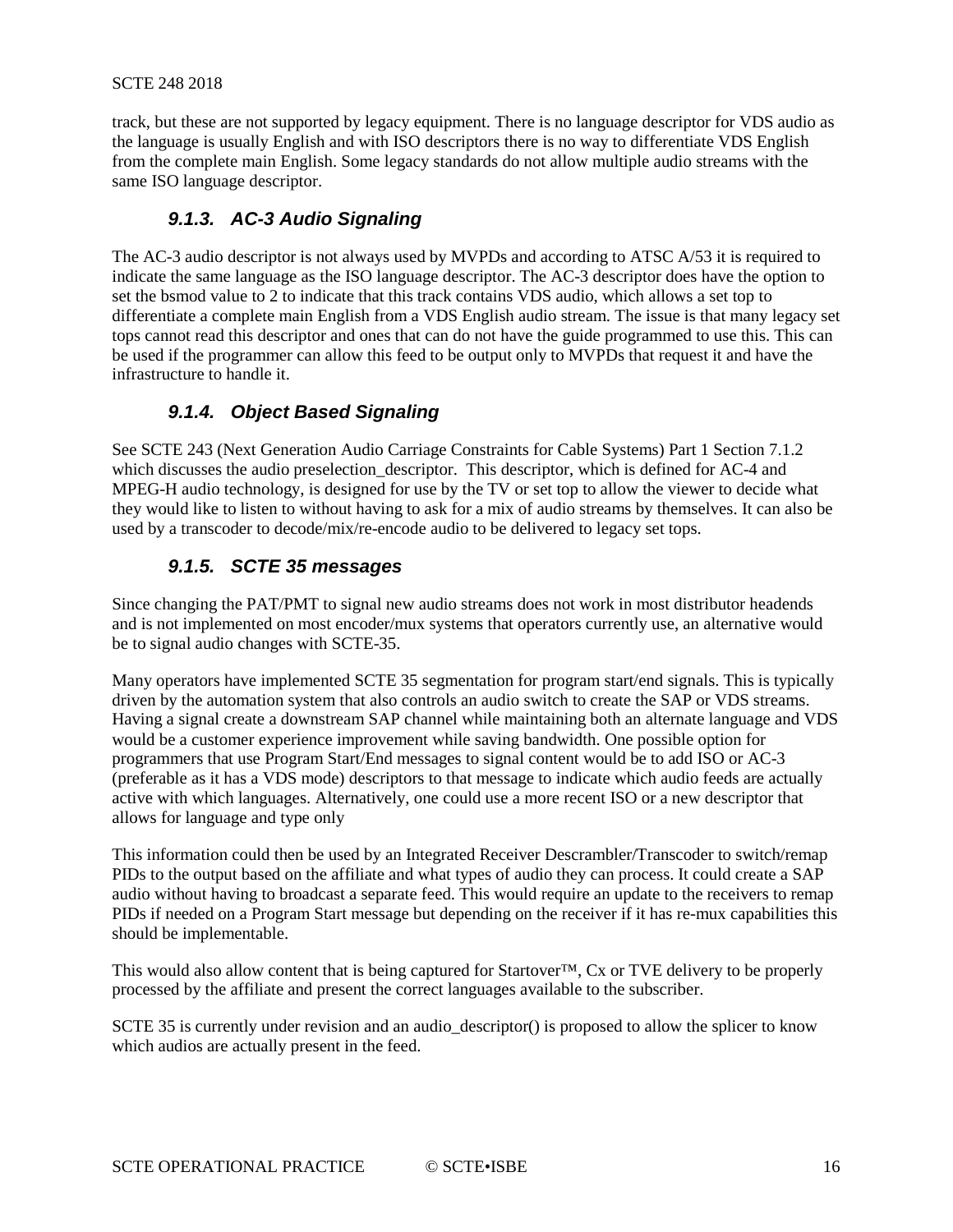#### <span id="page-16-0"></span>**9.2. Transmit SAP and additional languages and services**

For programmers that can deliver four audio streams, this document recommends that the four audio streams should be an English complete main, a SAP channel (that is VDS when available, Spanish when VDS is not available but Spanish is available, and English otherwise), a Spanish (or other language) complete main, and an English VDS. The SAP audio supports legacy two-channel set tops. Instead of Spanish, other languages such as French or Korean might be provided as a second language. As described in the following section, English should always be provided as "fill" when VDS and the desired language is not available.

Most satellite transmission vendors allow the programmer to create virtual channels that are a subset of the available program elements (Video, Audios, signaling). The programmer can use these abilities to only allow the appropriate elements through depending on what the distributor requires.

<span id="page-16-1"></span>Some programmers do not have four audio capability or capacity on their delivery systems. They would continue to deliver two audio streams (English main and SAP) as they do today.

#### *9.2.1. Description of a Sample Program Audio Lineup*

This alternative has the cable programmer delivering four channels of audio at all times. Some old set tops select audios in PMT order so the following order should be enforced. The first audio PID is the main audio and the second audio PID is the SAP audio. These set tops do not read any PMT descriptors. For delivery using MPEG Transport Streams, the following recommendations apply:

Audio 1 - English Complete Main audio. This should be signaled as (language  $=$  "eng", bsmod  $=$ 0, along with the appropriate 2.0 or 5.1 information) in the AC-3 audio descriptor and eng in the ISO 639 language descriptor. For broadcasters who have a main language other than English, they will need to decide if they can label the audio correctly. For many programmers, this is also a 5.1 surround sound signal.

Audio 2 - SAP audio, which contains Video Description audio when that exists, Spanish (or other second audio language) when Video Description does not exist but the alternate language does, and English complete main when neither Video Description nor the alternate language exists. It should have no PMT ISO or AC-3 descriptors.

Audio 3 - Spanish (or other alternate language) Complete Main audio, which is backfilled with the English complete main audio when Spanish audio is not available. This should be signaled as (language  $=$  "spa", bsmod  $= 0$ ) in the AC-3 audio descriptor and spa in the ISO 639 language descriptor.

Audio 4 - English Video Description audio, which is backfilled with the English complete main audio when Video Description audio is not available. This should be signaled as (language  $=$ "eng", bsmod = 2) in the AC-3 audio descriptor and not contain an ISO639 language descriptor. Some SD set tops use SPA to select this and some use POR. It is suggested that the ISO 639 and AC-3 descriptor should match; POR is the suggested designation for such

Of course, there are other broadcasters that may have additional audio streams for many other languages and may use additional tracks that are similarly described.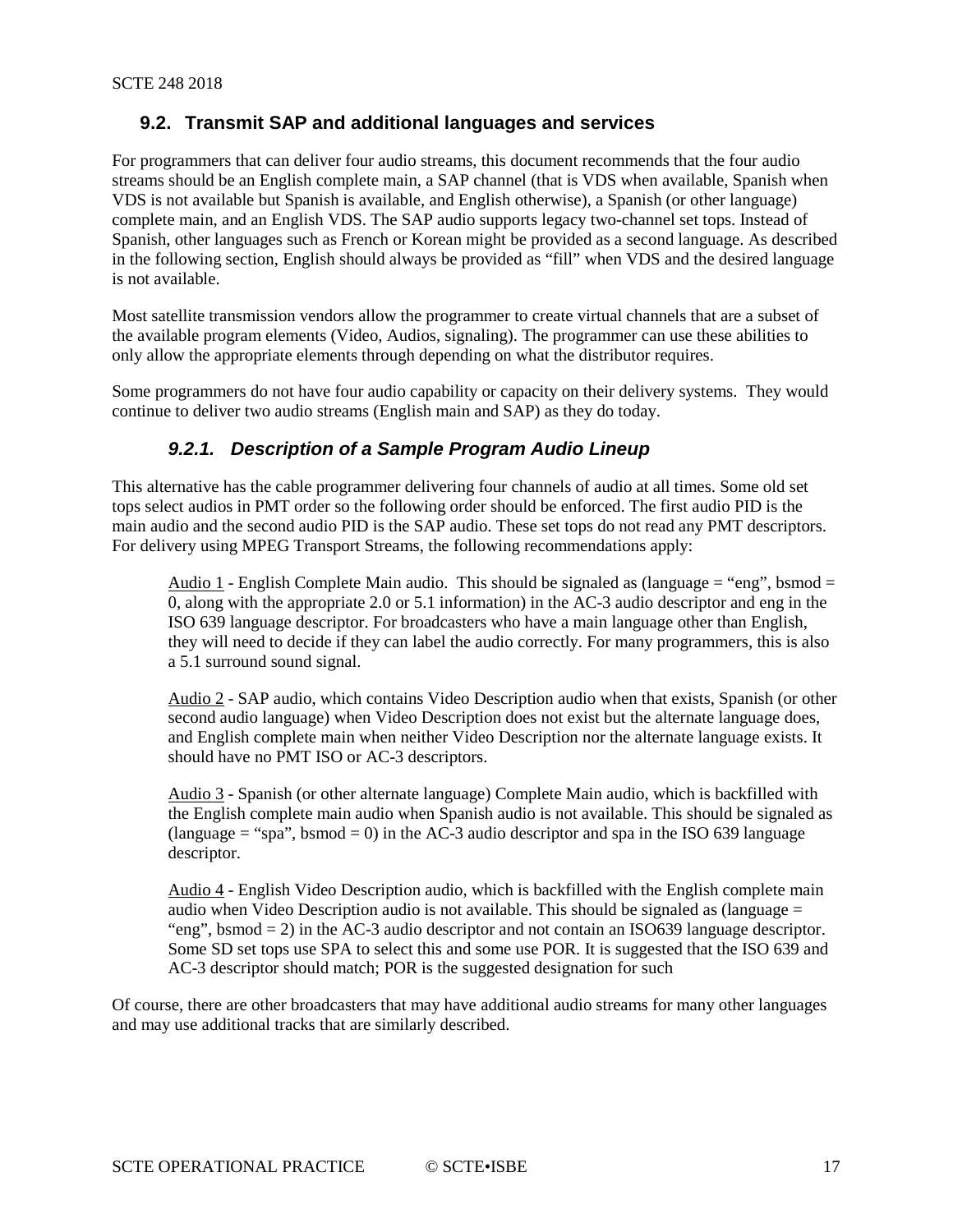#### <span id="page-17-0"></span>**9.3. Object based audio**

This design would make sense if the operator was planning a major distribution upgrade such as a transition to HEVC encoding or ATSC 3.0. With appropriate signaling, a device could be constructed in the receiver or as an add-on box that could render the audio from an object-based format to the legacy AC-3 formats that are required for the distributor. The unit could also switch in different objects, or other audio elements, for VDS or additional languages if required. The distributor could also use the full object stream to deliver advanced capabilities to devices that support it.

As an example, the following elements could be encoded along with metadata to describe when they are active and how they are mixed.

- 1) Music + Effects
- 2) English
- 3) Spanish
- 4) VDS

The receiver could decode, possibly downconvert 5.1(.4) to stereo and mix these objects, then re-encode to whatever format is required by the Affiliate. Most receivers today can contain video transcoders and are moving to software-based implementations, so this addition may not be very difficult.

Some items to consider are that Object based systems can combine the main language with the VDS feed in the receiver if the VDS only contains the VDS content. In contrast, most of the VDS audio produced today is typically the program audio with the VDS overlay. It may be possible to save significant bandwidth if the VDS is then encoded as mono and only active when selected.

One could also look at this process in the receiver to insert watermarks for industry standard measurement systems to save additional bandwidth instead of having to transmit all of the audio streams multiple times.

<span id="page-17-1"></span>This method would also make additional languages and additional VDS tracks simple to add in the future.

#### **9.4. Use of both ISO and AC-3 descriptors to signal VDS**

Some MVPDs have tested using an ISO descriptor of 'por' and an AC-3 descriptor that has bsmod=2 and language as 'eng'. While this contravenes requirements specified in ATSC A/53, it seems to work with the legacy set top boxes and software. Most encoder vendors however do not allow this setting as ATSC A/53 disallows it but will usually allow you to insert any descriptor that you pre-configure.

Signaling of VDS might be materially improved if broadcasters and program providers were to provide the VDS audio track with two labels: both an ISO 639-2 language descriptor (defined in ISO/IEC 13818- 1) and an AC-3 audio descriptor (defined in ATSC A/52:2015). For example, an AC-3 audio stream (stream\_type 0x81) containing VDS in a MPEG-2 PMT could be constructed as follows:

- 1. In the ISO\_639\_language\_descriptor(), the ISO\_639\_language\_code field would be set to 'spa' (Spanish).
- 2. In the AC-3\_audio\_stream\_descriptor(), the bsmod field would be set to '010' to signal visually impaired (VI).
- 3. In the AC-3\_audio\_stream\_descriptor(), the language field would be set to the correct ISO 3 character language identifier as defined in ISO 639-2. In other words, if the actual language of the VDS track is English, the language field shall be set to 'eng'.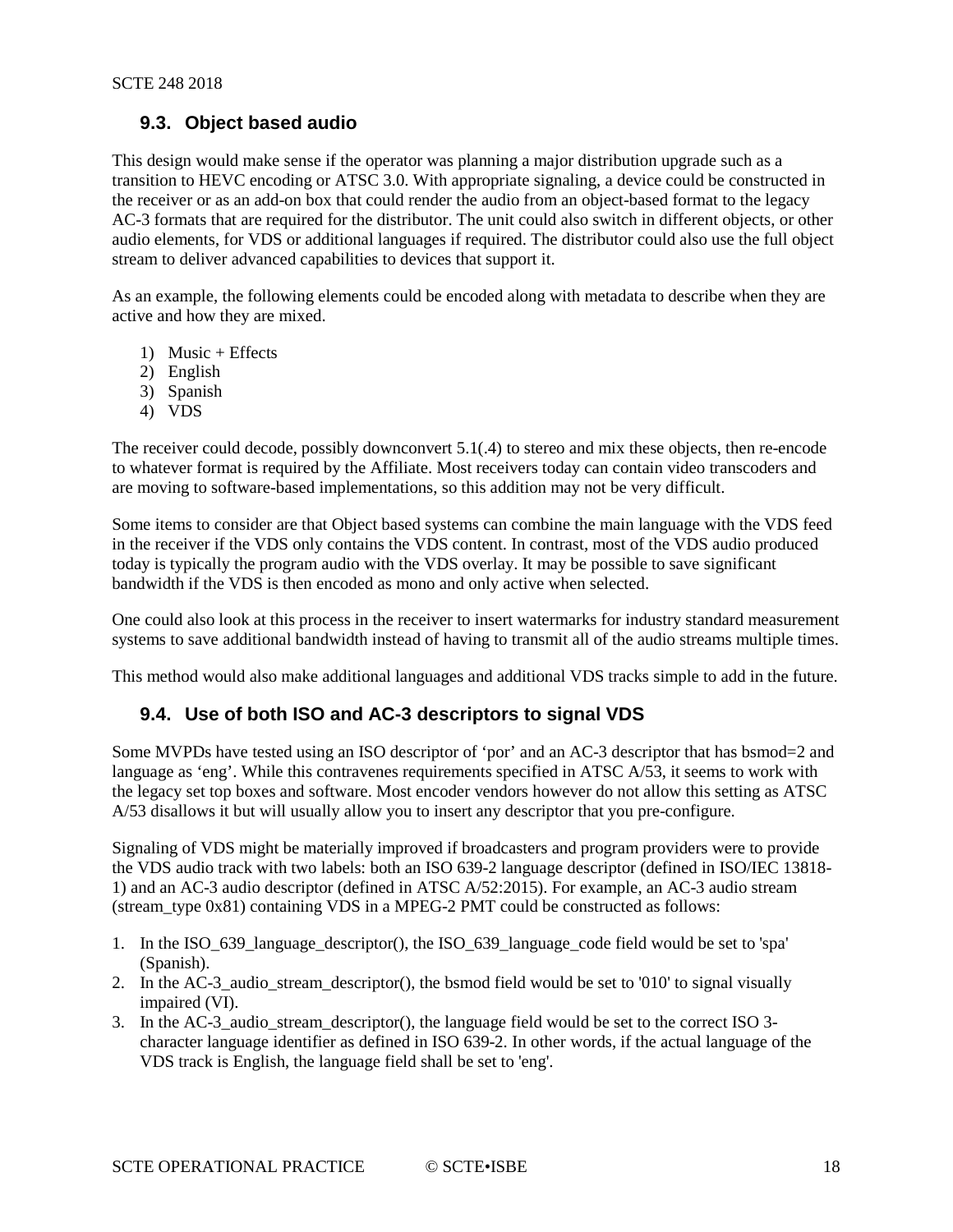It is expected that legacy receivers will use the ISO 639-2 language descriptor, which follows current practice and ignores the AC-3 audio descriptor. It is expected that newer receivers will ignore the ISO 639-2 language descriptor and use the AC-3 audio descriptor.

#### <span id="page-18-1"></span><span id="page-18-0"></span>**10. Recommended Distributor practices**

#### **10.1. SD Distribution**

For Systems that have deployed HD digital set tops with multi-audio capability, a plausible solution is to provide those multi-audio set tops to Visually Impaired subscribers for opt-in language selection. Doing so would deliver a positive experience to subscribers who are visually impaired.

If deploying multi-audio set tops is not a possibility for the MVPD, then either the MVPD or programmer would need to deliver a SAP channel. If the programmer still has SD distribution, then this is usually not a problem as most legacy SD delivery only includes two audio streams. If the MVPD wants to downconvert an HD programmer's signal that only has a second language and separate VDS tracks, they would most likely have to use VDS as the second language.

#### <span id="page-18-2"></span>**10.2. HD Distribution**

With delivery of multiple channels of discrete audio, MVPDs will be able to detect and ingest the desired audio streams using the AC-3 audio descriptor. The MVPDs' program guides should be capable of allowing the viewer to pick the VDS or second audio language as the preferred audio.

Non-linear assets created by transcoding the ingested video and multi-channel audio file allow the MVPD to format and offer subscriber choice for their desired audio that is compatible with legacy 2-channel set tops. Only the desired single audio is delivered.

If the programmer starts delivery of an object-based audio format, then that can be delivered to the newest set tops, or downconverted using the embedded signaling in the format for older HD and legacy SD set tops.

#### <span id="page-18-3"></span>**10.3. TVE/OTT Distribution**

IP delivered services should have the guide capability and the bandwidth to allow for one of multiple audio tracks to be selected. File standards such as CMAF support multiple audio tracks. The MVPD can use a metadata feed such as SCTE 224 or embedded SCTE 35 signaling to know which tracks are actually active with the chosen audio.

## <span id="page-18-4"></span>**11. Advertising Implications**

While not the primary issue being discussed, how ad or content replacement is done when the content has multiple languages or video description available is of concern as it will impact how the viewer watches the program. It could also be used to detect where the program / ad boundaries are.

#### <span id="page-18-5"></span>**11.1. Issues with current practice**

When digital ad insertion was developed, the common practice was to match audio streams using ISO 639-2 identifiers. If the ad / replacement content did not contain all the audio streams, the splicer would typically duplicate the first or main audio in to the missing elements.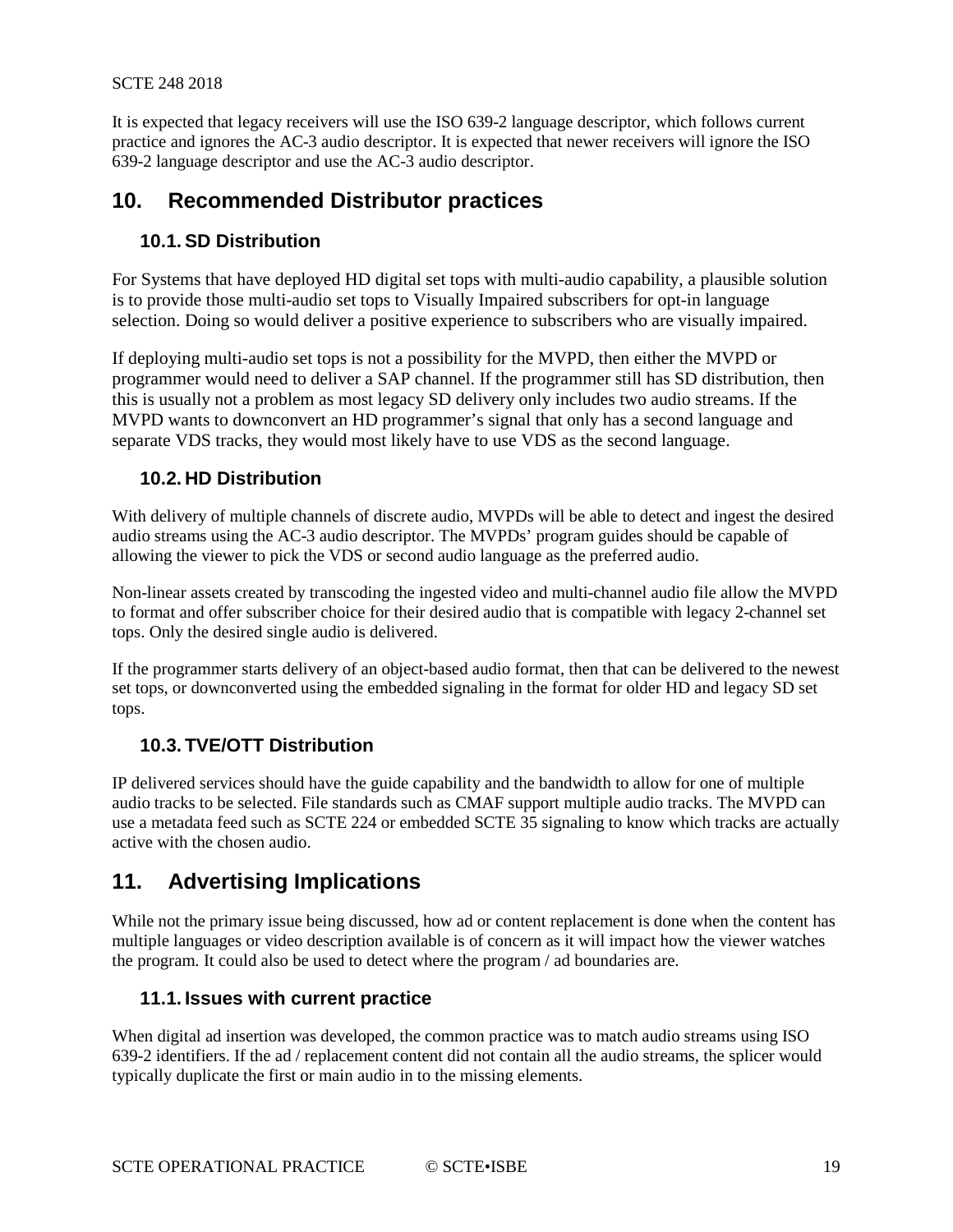If VDS is being delivered on the SAP channel that is labeled as Spanish, the current practice would be for the ad splicer using SCTE 30 would most likely put Spanish over the audio instead of VDS if Spanish was available in the ad.

#### <span id="page-19-0"></span>**11.2. Use the current audio for ad selection**

The current practice for legacy splicing using hardware splicers is to match audio streams and have the splicer duplicate the base audio in to audio tracks missing from the ad content.

There are currently few IP (TVE or OTT) implementations that support multiple audio streams and ad insertion. As IP ad insertion is done by replacing or inserting new segments in to the stream, it is not known how all of the potential players will react to having a different set of audio tracks available in the various ads vs the program content.

#### <span id="page-19-1"></span>**11.3. How to use signaling for proper language insertion**

SCTE 35 signaling could be used to indicate which additional language tracks actually contain the appropriate audio tracks as signaled in the PMT. SCTE 35 is currently under revision and an audio\_descriptor() is proposed to allow the splicer to know which audio streams are actually present in the feed.

## <span id="page-19-3"></span><span id="page-19-2"></span>**12. Program Language Metadata**

#### **12.1. SCTE 224 / SCTE 236**

SCTE 224 ("Event Scheduling and Notification Interface") should be used to indicate what audio streams exist in a program. This can be used for VOD live capture to save only audio tracks that contain the expected language. It also could be used for additional guide enhancements to indicate what languages are available for a given program.

An example Media section (highlighted in yellow below) from an SCTE 224 file using SCTE 236 metadata section which has the audio language descriptors to indicate that on the second and third audio feeds are English Video Descriptive Services. This standard used the ISO 639-1 2 Alpha language identifier instead of the MPEG 3 Alpha language identifier.

<sup>&</sup>lt;Media id="turner.com/TBSE/program/719444632" description="The Big Bang Theory ¦ The Expedition Approximation" lastUpdated="2018-02- 13T15:25:56.437031Z"> <AltID>Tribune/EP009311820172</AltID> <AltID>http://doi.org/10.5239/6BCD-37E0</AltID> <Metadata> <ADI3 xmlns:offer="http://www.scte.org/schemas/236/2017/offer" xmlns:terms="http://www.scte.org/schemas/236/2017/terms" xmlns:title="http://www.scte.org/sc hemas/236/2017/title"xmlns:content="http://www.scte.org/schemas/236/2017/content" xmlns:xsi="http://www.w3.org/2001/XMLSchemainstance" xmlns="http://www.scte.org/schemas/236/2017/core"> <Asset xsi:type="title:TitleType" uriId="tbs.com/Title/TURN2000000719444632" providerVersionNum="14" internalVersionNum="0" creationDateTime="2018-02- 12T23:36:09.694Z" startDateTime="2018-02-14T00:00:00Z"endDateTime="2018-02-14T00:30:18Z" lastModifiedDateTime="2018-02-13T13:25:09.126Z"> <AlternateId identifierSystem="VOD1.1">vod://tbs.com/TURN2000000719444632</AlternateId> <ProviderQAContact>NetOpsMPO@turner.com</ProviderQAContact> <AssetName deprecated="true">The\_Expedition\_Approximation\_719444632\_title</AssetName> <Provider>TBS</Provider> <Description deprecated="true">The Expedition Approximation 719444632 title</Description> <Ext> <App\_Data Name="Season\_Number" Value="8"/> <App\_Data Name="Episode\_Number" Value="165"/> <App\_Data Name="Series\_Name" Value="The Big Bang Theory"/> <App\_Data Name="Content\_Labels" Value="D,L"/> <App\_Data Name="DVS" Value="Y"/>  $<$ /Ext $>$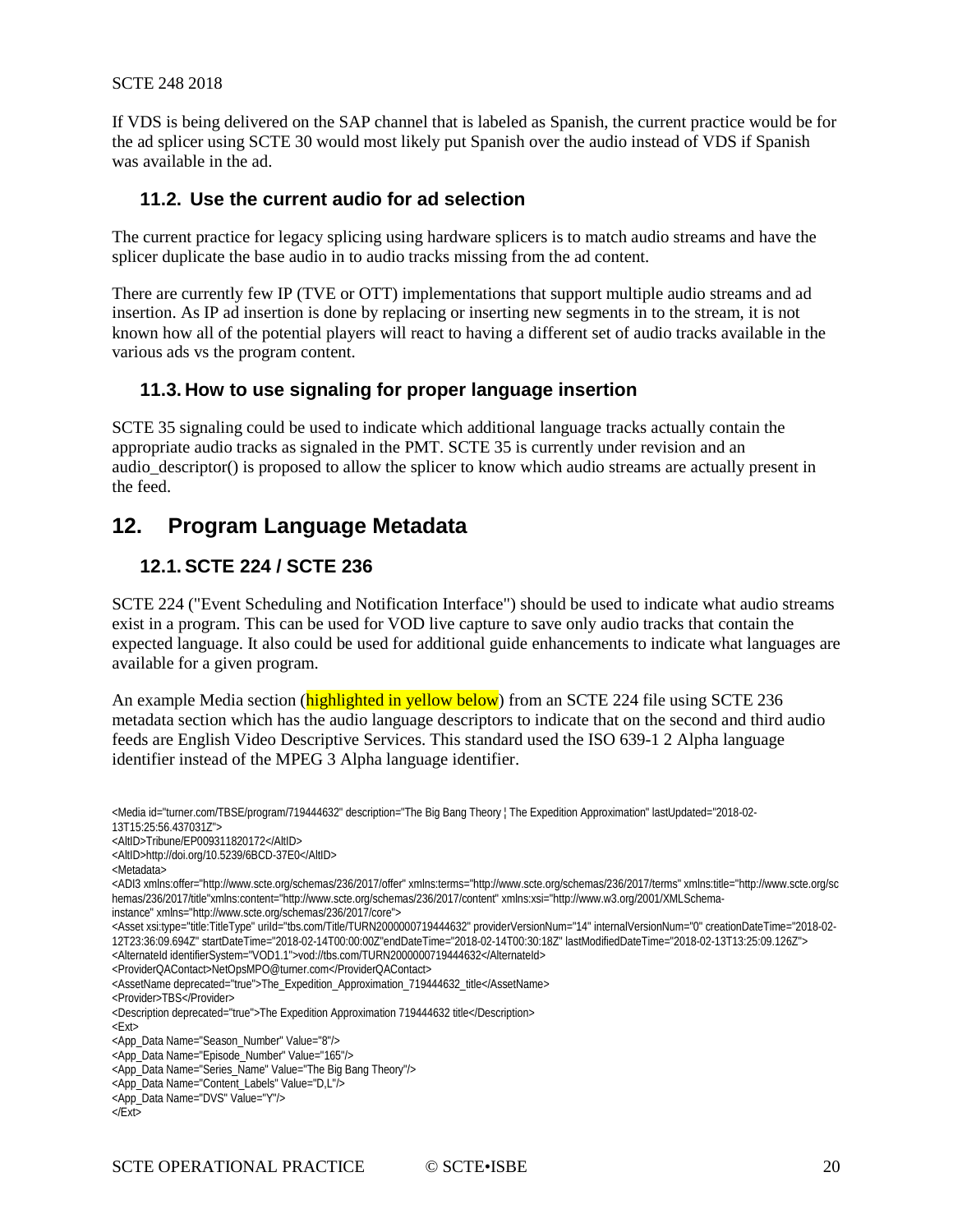<title:LocalizableTitle xml:lang="en"> <title:TitleMedium>The Expedition Approximation</title:TitleMedium> <title:TitleLong>The Expedition Approximation</title:TitleLong> <title:SummaryShort> Sheldon and Raj undertake an underground research expedition that turns into a test of how long before they get under each other's skin. Meanwhile, Leonard and Penny argue about money. </title:SummaryShort> <title:ActorDisplay>Johnny Galecki,Kaley Cuoco,Jim Parsons</title:ActorDisplay> <title:Actor firstName="Johnny" lastName="Galecki" sortableName="Galecki,Johnny" fullName="Johnny Galecki"/> <title:Actor firstName="Kaley" lastName="Cuoco" sortableName="Cuoco,Kaley" fullName="Kaley Cuoco"/> <title:Actor firstName="Jim" lastName="Parsons" sortableName="Parsons,Jim" fullName="Jim Parsons"/> <title:EpisodeName>The Expedition Approximation</title:EpisodeName> </title:LocalizableTitle> <title:Rating ratingSystem="TV">TV-PG</title:Rating> <title:IsClosedCaptioning>true</title:IsClosedCaptioning> <title:DisplayRunTime>00:30</title:DisplayRunTime> <title:Year>2014</title:Year> <title:ShowType>Series</title:ShowType> </Asset> <Asset xsi:type="content:MovieType" uriId="tbs.com/Asset/TURN0000000719444632" providerVersionNum="14" internalVersionNum="0" creationDateTime="20 18-02-12T23:36:09.694Z" startDateTime="2018-02-14T00:00:00Z"endDateTime="2018-02-14T00:30:18Z" lastModifiedDateTime="2018-02-13T13:25:09.126Z"> <AlternateId identifierSystem="VOD1.1">vod://tbs.com/TURN0000000719444632</AlternateId> <AssetName deprecated="true">The\_Expedition\_Approximation\_719444632\_movie</AssetName> <Provider>TBS</Provider> <Description deprecated="true">The Expedition Approximation 719444632 movie</Description> <content:AudioType>Dolby 5.1</content:AudioType> <content:AudioType>Stereo</content:AudioType> <content:AudioType>Stereo</content:AudioType> <content:Language bitStreamMode="0">en</content:Language> <content:Language bitStreamMode="2">en</content:Language> <content:Language bitStreamMode="2">en</content:Language> <content:TrickModesRestricted> <TrickModeExclusion type="private:FF"/> </content:TrickModesRestricted> </Asset>  $\angle$ ADI3> </Metadata> <MediaPoint id="/program/719444632/start" description="The Big Bang Theory ¦ The Expedition Approximation" lastUpdated="2018-02- 13T13:25:09.126Z" effective="2018-02-13T23:40:29.3Z" expires="2018-02-14T00:20:29.3Z"matchTime="2018-02- 14T00:00:29.3Z" matchOffset="PT30M12.367S"> <AltID>Tribune/EP009311820172</AltID> <AltID>http://doi.org/10.5239/6BCD-37E0</AltID> <Apply> <Policy xlink:href="turner.com/TBSE/policy/719444632"/> </Apply> <MatchSignal signalTolerance="PT10M"> <Assert> /SpliceInfoSection/SegmentationDescriptor/SegmentationUpid[@segmentationUpidType = 8] </Assert> <Assert> /SpliceInfoSection/SegmentationDescriptor/SegmentationUpid[text()='719444632'] </Assert> <Assert> /SpliceInfoSection/SegmentationDescriptor[@segmentationTypeId = 16 or @segmentationTypeId = 23] </Assert> </MatchSignal> </MediaPoint> <MediaPoint id="/break/1207959694/start" description="Placement Opportunity" lastUpdated="2018-02-13T13:25:09.126Z" effective="2018-02- 14T00:10:41.667Z" expires="2018-02-14T00:50:41.667Z" matchTime="2018-02-14T00:02:17.2Z" matchOffset="PT2M26.267S"> <MatchSignal signalTolerance="PT10M"> <Assert> /SpliceInfoSection/SegmentationDescriptor/SegmentationUpid[@segmentationUpidType = 8] </Assert> <Assert> /SpliceInfoSection/SegmentationDescriptor/SegmentationUpid[text()='719444632'] </Assert> <Assert> /SpliceInfoSection/SegmentationDescriptor[@segmentationTypeId = 52] </Assert> </MatchSignal>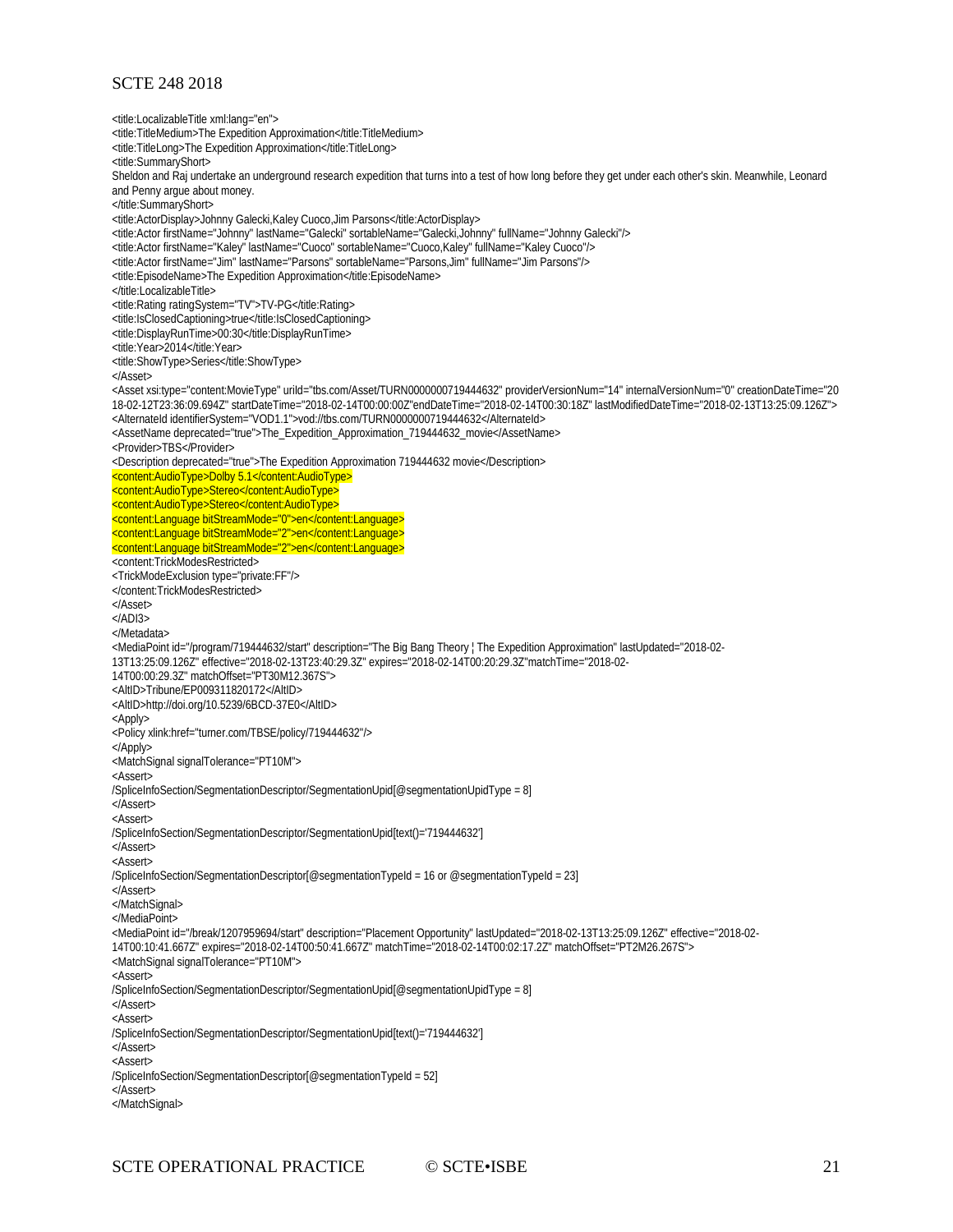</MediaPoint> <MediaPoint id="/break/1207959694/end" description="Placement Opportunity" lastUpdated="2018-02-13T13:25:09.126Z" effective="2018-02- 14T00:10:41.667Z" expires="2018-02-14T00:10:41.667Z" matchTime="2018-02-14T00:04:43.467Z"> <MatchSignal signalTolerance="PT10M"> <Assert> /SpliceInfoSection/SegmentationDescriptor/SegmentationUpid[@segmentationUpidType = 8] </Assert> <Assert> /SpliceInfoSection/SegmentationDescriptor/SegmentationUpid[text()='719444632'] </Assert> <Assert> /SpliceInfoSection/SegmentationDescriptor[@segmentationTypeId = 53] </Assert> </MatchSignal> </MediaPoint> <MediaPoint id="/break/1207959695/start" description="Placement Opportunity" lastUpdated="2018-02-13T13:25:09.126Z" effective="2018-02- 14T00:10:41.667Z" expires="2018-02-14T00:50:41.667Z" matchTime="2018-02-14T00:12:44.267Z" matchOffset="PT3M16.733S"> <MatchSignal signalTolerance="PT10M"> <Assert> /SpliceInfoSection/SegmentationDescriptor/SegmentationUpid[@segmentationUpidType = 8] </Assert> <Assert> /SpliceInfoSection/SegmentationDescriptor/SegmentationUpid[text()='719444632'] </Assert> <Assert> /SpliceInfoSection/SegmentationDescriptor[@segmentationTypeId = 52] </Assert> </MatchSignal> </MediaPoint> <MediaPoint id="/break/1207959695/end" description="Placement Opportunity" lastUpdated="2018-02-13T13:25:09.126Z" effective="2018-02- 14T00:10:41.667Z" expires="2018-02-14T00:10:41.667Z" matchTime="2018-02-14T00:16:01Z"> <MatchSignal signalTolerance="PT10M"> <Assert> /SpliceInfoSection/SegmentationDescriptor/SegmentationUpid[@segmentationUpidType = 8] </Assert> <Assert> /SpliceInfoSection/SegmentationDescriptor/SegmentationUpid[text()='719444632'] </Assert> <Assert> /SpliceInfoSection/SegmentationDescriptor[@segmentationTypeId = 53] </Assert> </MatchSignal> </MediaPoint> <MediaPoint id="/break/1207959697/start" description="Placement Opportunity" lastUpdated="2018-02-13T13:25:09.126Z" effective="2018-02- 14T00:10:41.667Z" expires="2018-02-14T00:50:41.667Z" matchTime="2018-02-14T00:25:49.133Z" matchOffset="PT3M1.267S"> <MatchSignal signalTolerance="PT10M"> <Assert> /SpliceInfoSection/SegmentationDescriptor/SegmentationUpid[@segmentationUpidType = 8] </Assert> <Assert> /SpliceInfoSection/SegmentationDescriptor/SegmentationUpid[text()='719444632'] </Assert> <Assert> /SpliceInfoSection/SegmentationDescriptor[@segmentationTypeId = 52] </Assert> </MatchSignal> </MediaPoint> <MediaPoint id="/break/1207959697/end" description="Placement Opportunity" lastUpdated="2018-02-13T13:25:09.126Z" effective="2018-02- 14T00:10:41.667Z" expires="2018-02-14T00:10:41.667Z" matchTime="2018-02-14T00:28:50.4Z"> <MatchSignal signalTolerance="PT10M"> <Assert> /SpliceInfoSection/SegmentationDescriptor/SegmentationUpid[@segmentationUpidType = 8] </Assert> <Assert> /SpliceInfoSection/SegmentationDescriptor/SegmentationUpid[text()='719444632'] </Assert> <Assert> /SpliceInfoSection/SegmentationDescriptor[@segmentationTypeId = 53] </Assert> </MatchSignal>